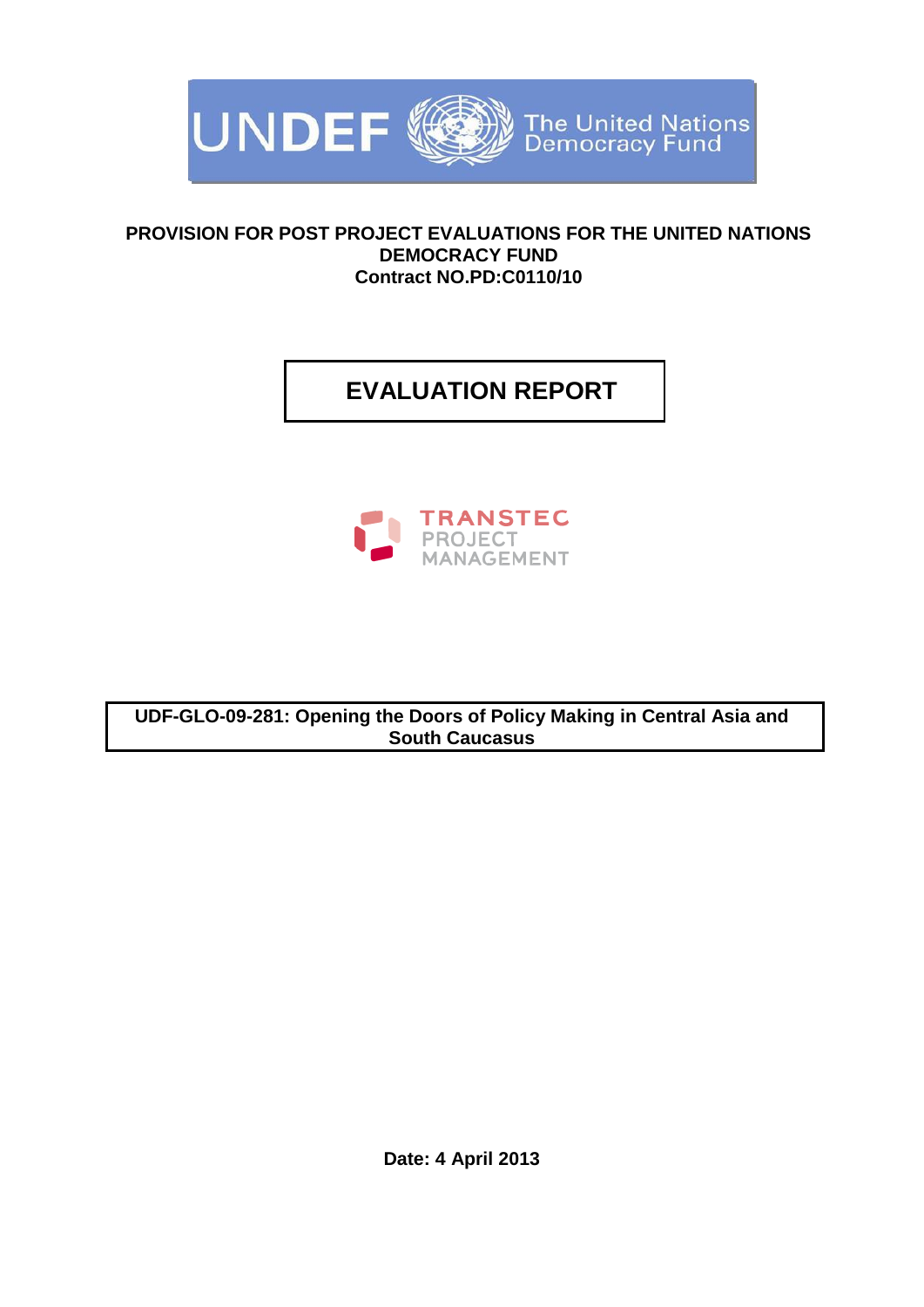#### **Acknowledgements**

The evaluators would like to thank all of those who took the time to provide their expertise and insight on the implementation of the *Opening Doors* project.

All errors and omissions remain the responsibility of the authors.

#### **Disclaimer**

The views expressed in this report are those of the evaluators. They do not represent those of UNDEF or of any of the institutions referred to in the report.

#### **Authors**

This report was written by Landis MacKellar and Pierre-Paul Antheunissens. Michel Leblanc and Aurélie Ferreira, evaluation manager,, provided editorial and methodological advice and quality assurance.

Mr. Eric Tourres was Project Director at Transtec.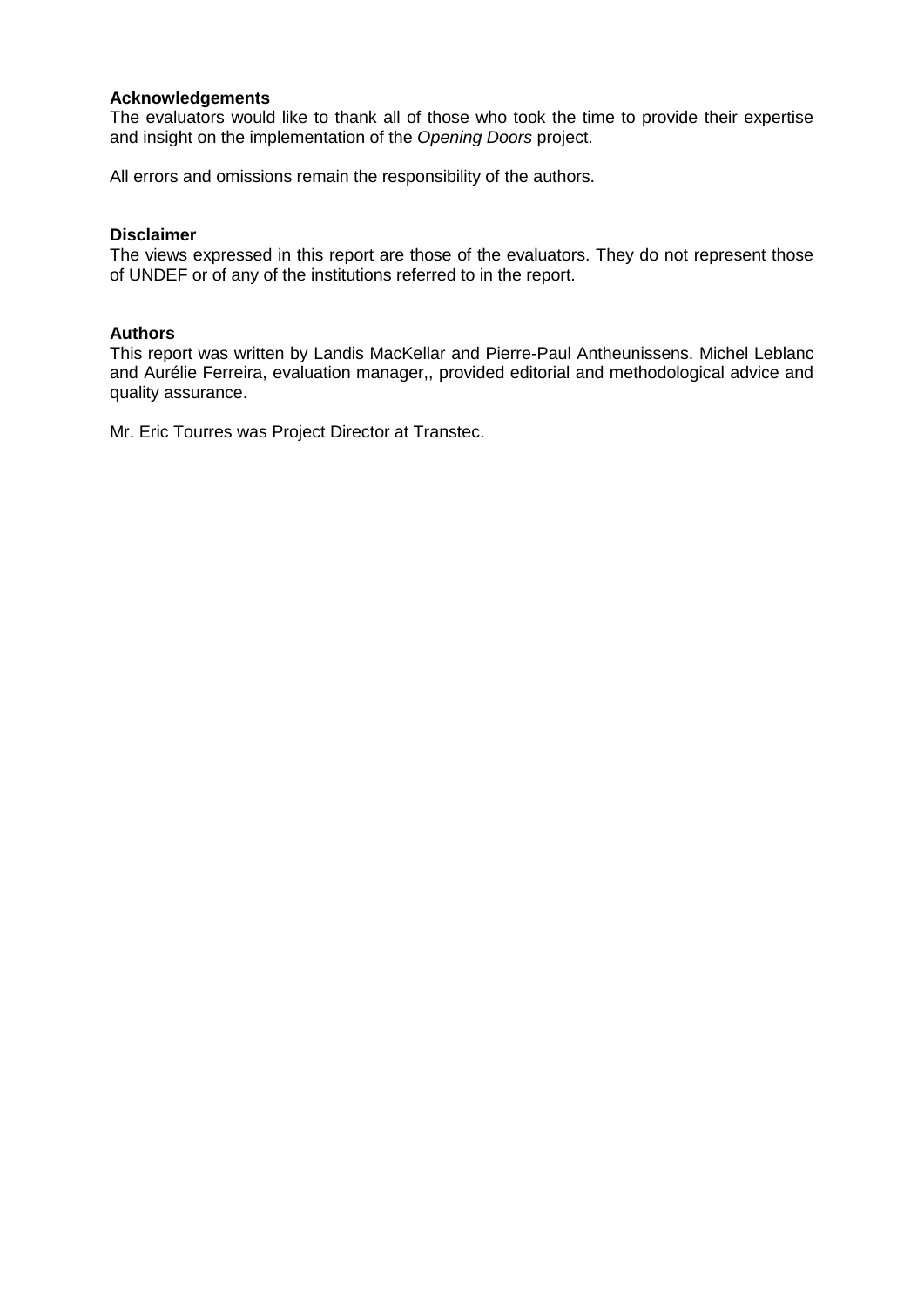## **Table of Contents**

| ı.          |       |  |  |  |
|-------------|-------|--|--|--|
| П.          |       |  |  |  |
|             | (i)   |  |  |  |
|             | (ii)  |  |  |  |
|             | (iii) |  |  |  |
| Ш.          |       |  |  |  |
|             | (i)   |  |  |  |
|             | (ii)  |  |  |  |
| IV.         |       |  |  |  |
|             | (i)   |  |  |  |
|             | (ii)  |  |  |  |
|             | (iii) |  |  |  |
|             | (iv)  |  |  |  |
|             | (v)   |  |  |  |
|             | (vi)  |  |  |  |
| $V_{\rm r}$ |       |  |  |  |
| VI.         |       |  |  |  |
| VII.        |       |  |  |  |
|             |       |  |  |  |
|             |       |  |  |  |

<span id="page-2-0"></span>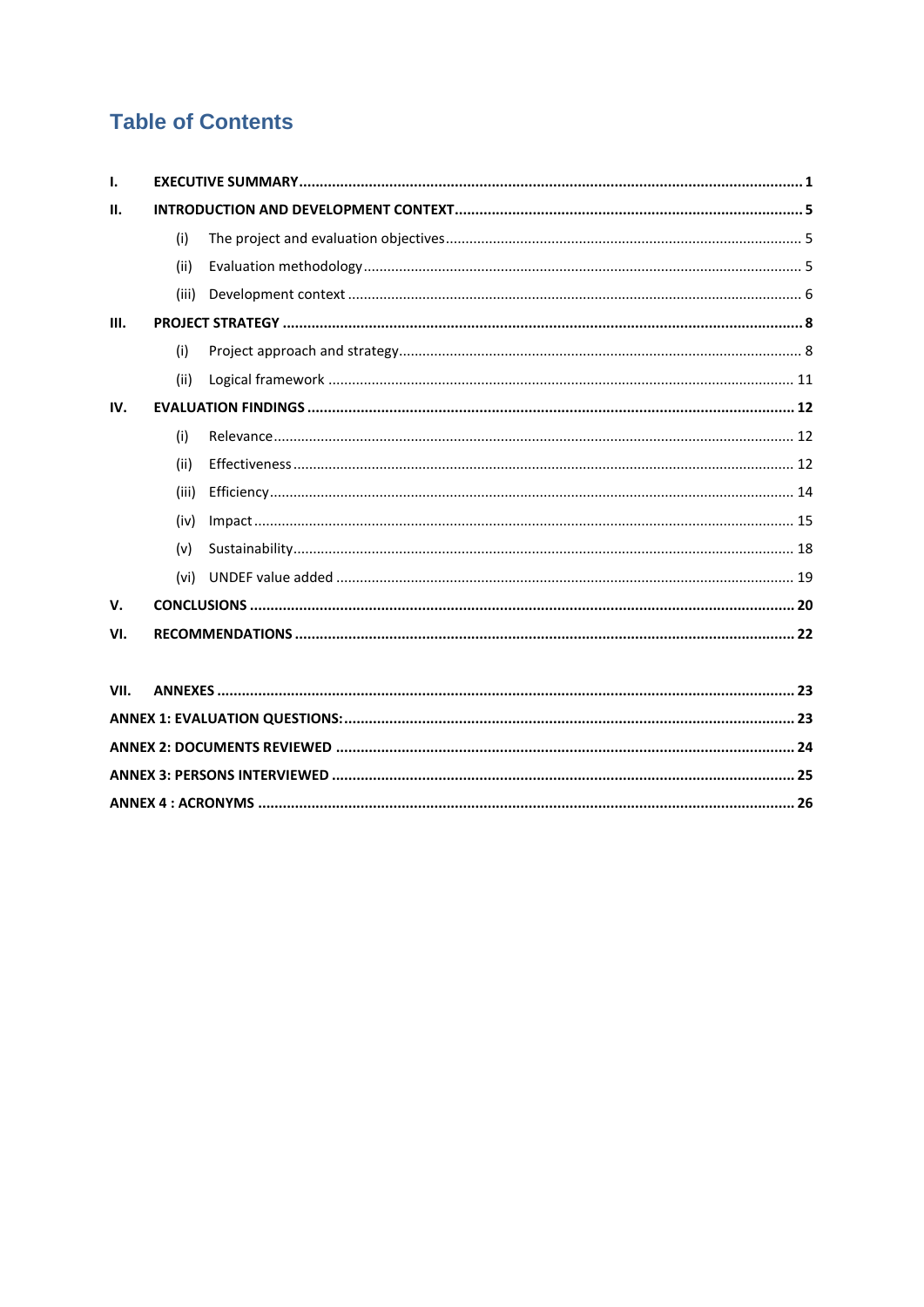### **I. Executive Summary**

#### *(i) Project Data*

According to the project document, the "Opening the Doors of Policy-Making: Central Asia and South Caucasus" (UDF-GLO-09-281) project sought to strengthen policy processes in eight countries -- Armenia, Azerbaijan, Georgia, Kazakhstan, Kyrgyzstan, Tajikistan, Turkmenistan, and Uzbekistan – by improving the capability of independent CSOs to engage in policy debates. Activities included two training workshops, two regional networking conferences, and supervised research during the course of which eight policy fellows produced research papers.

This US\$ 325,000 project was implemented by the Policy Association for an Open Society (PASOS) located in Prague and ran from 1 August 2010 – 30 July 2012. Policy fellows received distance supervision from, and had three-week research residencies in, a number of European think tanks, mostly in formerly socialist countries.

#### *(ii) Evaluation Findings*

The project was **relevant** given the need to strengthen CSOs' ability to participate in public policy dialogue in the target countries and was closely aligned with UNDEF's goal of serving as a catalyst for democratic development. The regional dimension was appropriate because it promoted sharing of experiences among CSOs operating in often isolated and difficult settings. The project also allowed NGOs to benefit from the experience of NGOs in countries such as the Baltics and countries in Eastern Europe where CSOs were a positive force for democratic development. Training needs assessment was rigorously done.

The project Final Narrative Report details the various changes that were made in response to practical difficulties as they arose. The South Caucasus and Central Asia region is an inherently challenging area of the world in which to work, so the changes were not unusual and the responses were good. In this sense, the project was **effective** in delivering results. Some of the objectives in the Prodoc were mere puff, but deflating these to reasonable proportions based on what the project actually did, reasonable results were achieved. The two trainings and regional networking conferences were held, the anticipated distance mentoring and research residencies took place, and the planned policy research papers were produced and disseminated. Capacity was built, institutions were strengthened, and progress was made towards improving policy making in target countries. The combination of training with networking activities leveraged the training. Training events were of high quality and the project observed strict bilingualism throughout.

Staff and personnel expenses were reasonable. Project management and reporting were highly competent and no issues were raised in interviews with project staff. The strategic choice of the project was to focus resources on a relatively select group of beneficiaries (project fellows) and there is no reason to judge that, given the extended and intensive training that these received, the project was any less **efficient** than one which would have given more shallow support to a larger number of persons.

**Impact** can be judged both at the level of individual project beneficiaries and at the level of the policy dialogue in their home countries. The impact of the study residency on the fellow's capacity to do high-level policy research was greater, the less time he/she was trying to come to grips with an unfamiliar problem. A key aspect of success was using host country experience to illuminate the policy problem being worked on, so selection of a host country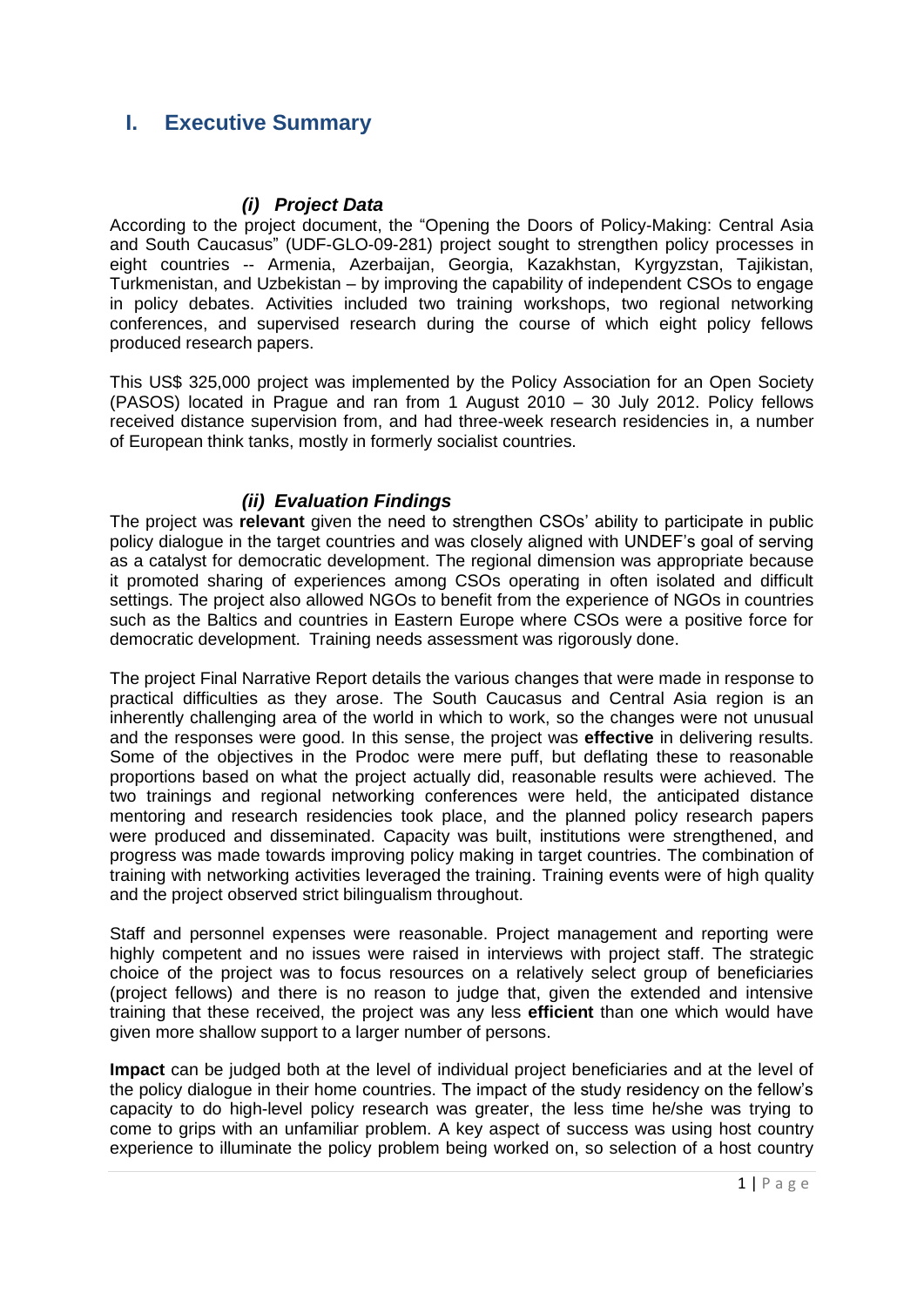was important. All policy papers were translated so as to be available both in English and Russian and published on the internet and in a bilingual hard-copy volume that was assigned an ISBN number. Clearly not all papers had discernible real-world impacts on policy discussions, although a few may have come close. A number dealt with politically loaded issues while others dealt with more practical issues. Most explicitly cited the experience of European countries, usually the host country, to the class of problems at hand. The quality of papers was naturally variable. Some papers gave good evidence of the progress that has been made over the years, and some of that may be attributed to the training and supervision received in this project. One impact reported by project fellows was that, as a result of the project, they ceased to regard themselves as pro- or anti-government, but as independent voices. The project also had impacts on the host institution and PASOS ends, as well. It strengthened the capacity of host institutions to deliver training and bolstered credibility. The project allowed PASOS to strengthen its ties in countries where it has done relatively little work before and identify a set of potential new member institutions.

From the institutional point of view, one of the strongest **sustainability** aspects is that new think tanks have been integrated, informally if not yet formally via certification, into a longestablished existing think tank network. The project benefited from, a strong internet dissemination strategy. There is no reason to believe that leakage of fellow into the private or international sector will be any worse in this project than others. However, emerging factors will be a challenge to sustainability. It is entirely possible that, as in Russia and Ukraine, the future years will see increasing government intolerance of independent civil society. There is no sign that progress is being made against the fundamental dependence of civil society on foreign resources.

**UNDEF added value** (i) by being able to work in countries where other programs, such as European Commission / Council of Europe Joint Programmes, would have been unable to work, (ii) by its ability to work with CSOs, and (iii) by its ability to operate in an atmosphere where bilateral agencies and international NGOs closely associated with them are increasingly regarded as foreign meddlers.

### *(iii) Conclusions*

Based on the evaluation findings, the team concludes:

 *Given the difficult context in which it worked, the project was effective and had reasonable impact.* The project has to be judged against the difficult atmosphere for civil society and independent policy participation in decision making in the countries targeted. PASOS is to be complimented for having successfully identified institutions with which to work and good people with whom to work, and having delivered significant capacity building under these circumstances. Progress has been made towards improving the quality of policy discussions in target countries.

 *The success of the project was in large part due to its regional nature and the stature and experience of PASOS.* Regional sharing of experiences and the transmission of experience from European think tanks in countries where they had served as a force for democratic policy debate played an important role. It is also clear that PASOS' credibility and experiences in transition countries was a major factor in project success. Special credit should be given to the Project Manager, who clearly commanded respect among beneficiaries, as well as to the PASOS support staff, who handled the project's challenging logistical aspects. This is based on findings related to relevance, effectiveness, and impact**.**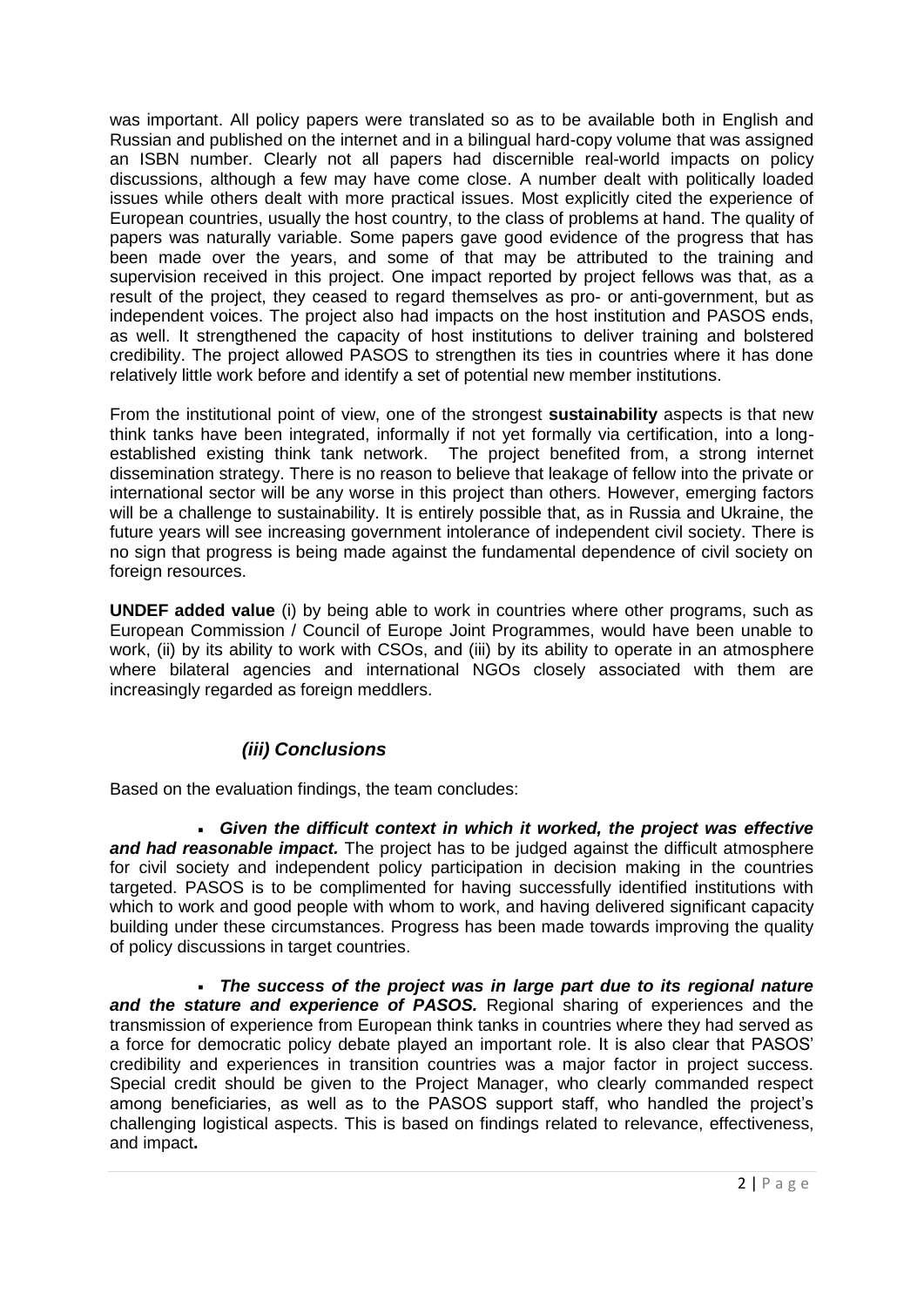The quality of the project was enhanced by **linking training to networking and linking training to an extended research project**. Needs assessment identified skills gaps and considerable care was used in screening applicants for fellowships. By combining training with networking events, the project ensured that beneficiaries were immediately drawn into an international network of persons dealing with the same class of problems. The policy research papers produced by fellows gave the training an "on the job" aspect and guaranteed that at least one significant output would be produced as a result of the training. This is based on findings related to effectiveness and impact.

 The quality of policy papers was varied and demonstrated **the still-strong hold of Soviet-style thinking**, with its emphasis on engineering and legal solutions to problems that are inherently social and political. The project made some contribution to improving the quality of policy analysis, but the challenge is enormous. This is based on the finding related to **impact**.

 **The Achilles' heel of the project is the uncertain political future for NGOs in the region and continuing NGO dependence on foreign finance.** The prospects for successful democratic transition in the target countries is more challenging than it ever was in the now-European former Soviet states and Eastern Europe. The lack of domestic financial support will make independent NGOs vulnerable to nationalist criticisms. While it has formed capacity, strengthened institutions, and introduced CSOs into an international network, it is difficult to imagine any of the target NGOs successfully mobilizing substantial international support. This is based on the finding related to **sustainability**.

 There was **no evidence that the project sought to build bridges with academia or the international private sector**. University researchers represent an untapped source of expertise in the target countries, yet this project appears to have done little to improve this situation. Similarly, there was no evident engagement with international firms. Especially in the natural resource sector in many of the target countries, these have a corporate social responsibility to engage with civil society and often have a need for independent analysis of the social impacts of their activities. Independent think tanks can serve this function and, most important, diversify their funding as a result. This is based on findings related to **impact** and **sustainability**.

### *(iv) Recommendations*

To strengthen similar projects in the future, the team recommends:

 *PASOS should continue to exploit its comparative advantage in countries in political transition while considering global diversification.* **PASOS has** already provided some training in the Arab world and, despite setbacks, support for democratic transition in this part of the world is by no means at an end. Continued efforts in the South Caucasus and Central Asia can also be foreseen. This follows from Conclusions (i) and (ii).

 There is clearly **need for continuing engagement of PASOS with think tanks in South Caucasus and Central Asia**. The quality of papers produced, as reported, was variable and there remains a clear quality gap between think-tank analysis emerging from the target countries and that in European think tanks. PASOS could consider similar projects which built on its technical expertise and access to expertise by focusing on one aspect of democratic development, say migration policy or anti-corruption. While it would find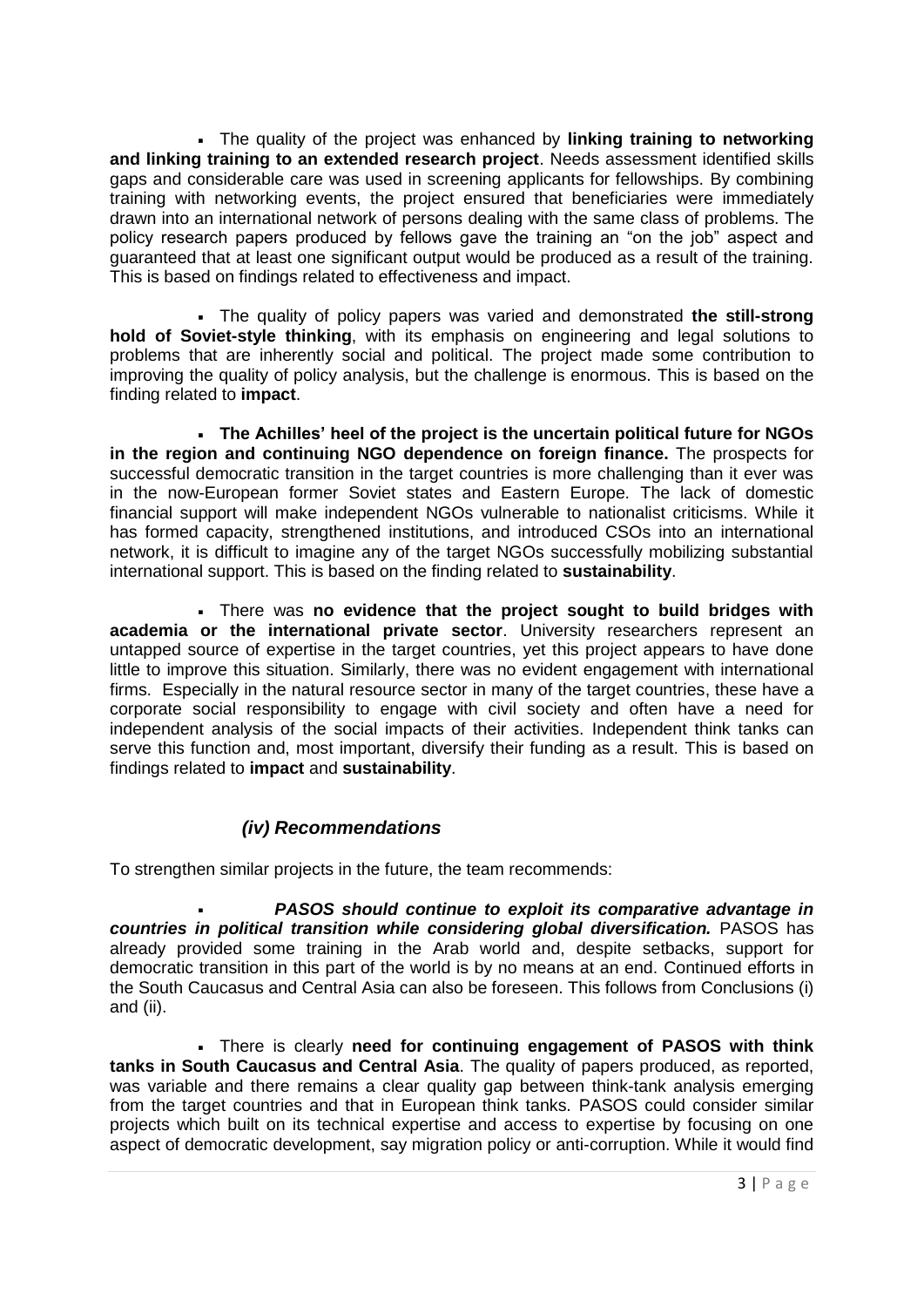itself in competition against specialised institutes, its reputation and efficient cost structure would make it an attractive implementing agency, especially for EC-financed projects. If it has not already done so, PASOS should actively cultivate ties with "emerging" bilateral aid agencies in the Baltics and Eastern Europe. This follows from Conclusion (i) and (ii)..

 Based on the success of its research residencies, PASOS could consider organizing a **policy analyst in residence program** in which a policy analyst from a country with relatively weak think-tank capacity could spend nine months or a year working in a network member NGO on a project, with funds allocated for regular travel back to home base t gather needed evidence and meet with stakeholders. This is based on Conclusions (iii) and (iv).

 PASOS should actively pursue **links with academia and the private sector** in all the countries where it works, but especially in countries where independent civil society faces the most serious barriers. This is based on Conclusions (vi).

<span id="page-6-0"></span> **There are some obvious opportunities for innovative future work.** A project component that was notably successful was bringing together think tank representatives and administration officials in a simulation exercise where each took on the role of the other. A range of similar innovative workshop structures are possible and described in the main text.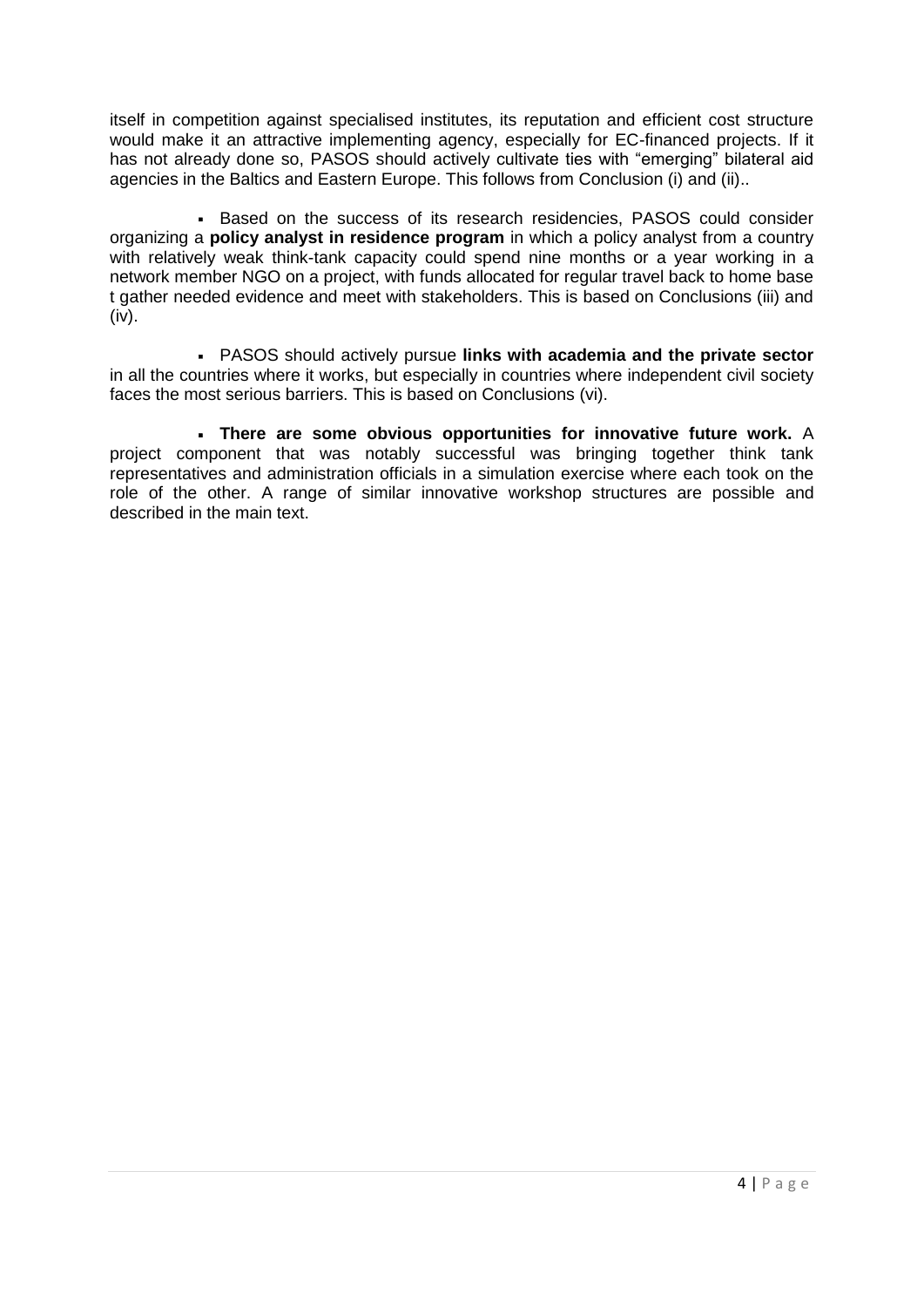## **II. Introduction and development context**

#### *(i) The project and evaluation objectives*

<span id="page-7-0"></span>The project Opening the Doors of Policy-Making: Central Asia and South Caucasus (UDF-GLO-09-281) was implemented from 1 August 2010 – 30 July 2012, a 24-month span. The project was implemented by the Policy Association for an Open Society (PASOS) located in Prague and was aimed principally at building capacity in civil society organizations (CSOs) in Armenia, Azerbaijan, Georgia, Kazakhstan, Kyrgyzstan, Tajikistan, Turkmenistan, and Uzbekistan. The total budget was USD 325,000; of which USD 300,000 was received by the grantee (\$25,000 being withheld for evaluation). All save some \$7,000 was expended.

The goal of the project was to fill a gap in the South Caucasus and Central Asia: the lack of competent independent policy centers or "think tanks." Whereas these flourished in the West and emerged as strong forces for democratization during transitions in Eastern Europe, the Baltic states, Russia, Ukraine, and the Balkans, they were largely absent from the scene in the target countries. When present, their voice was weak, leaving policy analysis to government entities and universities. The latter, in research style if not always in political outlook, were *ancien regime*. The project aimed to strengthen the capacity of CSOs to serve as think tanks through an intense mix of training, research residencies in European think tanks, networking activities, and policy analysis projects.

The evaluation of this project is part of the larger evaluation of UNDEF-funded projects. Its purpose is to contribute to a better understanding of what constitutes a successful project which will in turn help UNDEF to develop future project strategies. Evaluations are also to assist stakeholders to determine whether projects have been implemented in accordance with the project document and whether anticipated project outputs have been achieved.<sup>1</sup>

#### *(ii) Evaluation methodology*

<span id="page-7-1"></span>The evaluation took place in November 2012 when the two international experts were able to participate in the PASOS conference event "Open Democracy, Deeper Democracy," organized on 9 November in Skopje, Macedonia in collaboration with the Macedonian Center for Research and Policy Making . This conference, which brought together a number of project participants from many of the target countries, was held in conjunction with the annual meeting of think tanks affiliated with PASOS. The evaluation was conducted by Landis MacKellar and Pierre-Paul Antheunissens, both experts in democratic governance and development projects. Mr. Antheunissens is, in addition, an experienced Central Asia expert and is fluent in Russian, a necessary skill since a number of participants did not speak English.

. The UNDEF-Transtec evaluations are more qualitative than quantitative in nature and follow a standard set of evaluation questions that focus on the project's relevance, effectiveness, efficiency, impact, sustainability and any value added from UNDEF-funding (Annex 1). This is to allow meta-analysis for cluster evaluations at a later stage. This report follows that structure. The evaluators reviewed available documentation on the project (Annex 2). Interviews were held with PASOS staff, project beneficiaries (i.e., researchers at participating institutions in target countries) and researchers at the European institutions that were partnered with beneficiary think tanks. (Annex 3).

**<sup>.</sup>** <sup>1</sup> Operations Manual for the UNDEF-funded project evaluations, p. 3.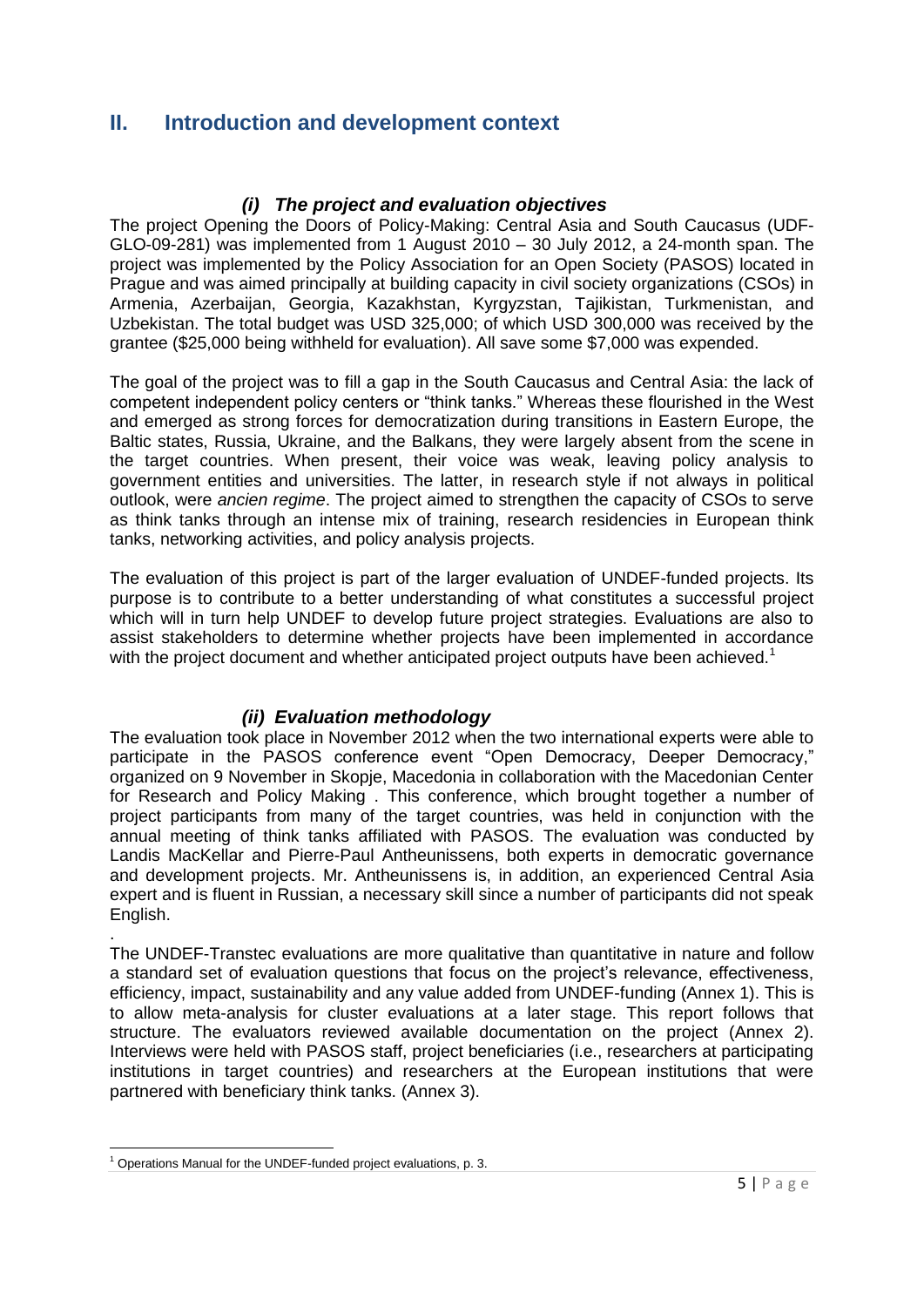During the preparatory work, the evaluators identified several specific issues which they followed up on during the field work. The project offered a good opportunity to concentrate on outcomes, including the following questions:

- *How viable were the networks established?*
- *How realistically did the project increase access of participating CSOs / think tanks to financial resources?*
- *What was the quality and contribution to policy processes of policy analyses produced?*
- *What was the role of academic researchers in target countries?*
- *Has the project empowered participating CSOs / think tanks to compete (and engage) more effectively with GONGOs?*
- *Did the project help to build bridges between independent CSOs / think tanks and local and national governments?*
- *Did the project contribute to a tangible increase in civil society contribution to policy dialogue with local and national governments?*
- *How has the project contributed to positioning CSOs / think tanks against what can (in light of the Arab Winter and events in Russia, Ukraine, and Georgia) probably be foreseen as a chilling of relations between national government and independent CSOs?*

#### *(iii) Development context*

<span id="page-8-0"></span>The general development context in the target countries of South Caucasus and Central Asia is well known and does not require extended description here. Most are natural-resource intensive economies and, in a few cases, are endowed with globally significant energy resources. None is currently competitive in global trade outside the primary sector. Remittances, especially from workers in Russia, are a significant resource in many. All share a political culture in which power is highly centralized in the ruling party, with consequent weakness of the legislative and judicial branches of government. In some countries, power has remained since independence with ruling parties headed by former Soviet officials; in others, power has alternated between different political factions, but all within the context of strongman rule.

As stated above, in other countries experiencing political transition, independent civil society organizations were a catalyst for democratic development in the 1980s and 1990s. In the European countries of the ex-Soviet Union (Ukraine, Russia, and the Baltics, and with the exception of Belarus), the first ten years of independence saw rapid development of independent CSOs and their growing involvement in policy processes. Despite these initial positive trends, the situation in more recent years has become increasingly difficult. In countries such as Russia and the Ukraine, there has been a rise in reported cases of harassment, particularly directed towards CSOs campaigning for electoral reform, involved in monitoring of government activities, protection of human, civic and political rights etc. More broadly, with no private domestic funding base to turn to, and given often strained relations with governments, the major problem faced by NGOs is that they are dependent on international support, which in turn makes it difficult for them to develop their own agenda. In a word, they must follow the money. This opens them to the accusation of representing foreign interests to the detriment of national ones. In extreme cases, this may lead to onerous registration requirements, eviction from premises, frivolous audits and other administrative actions, and even criminal charges.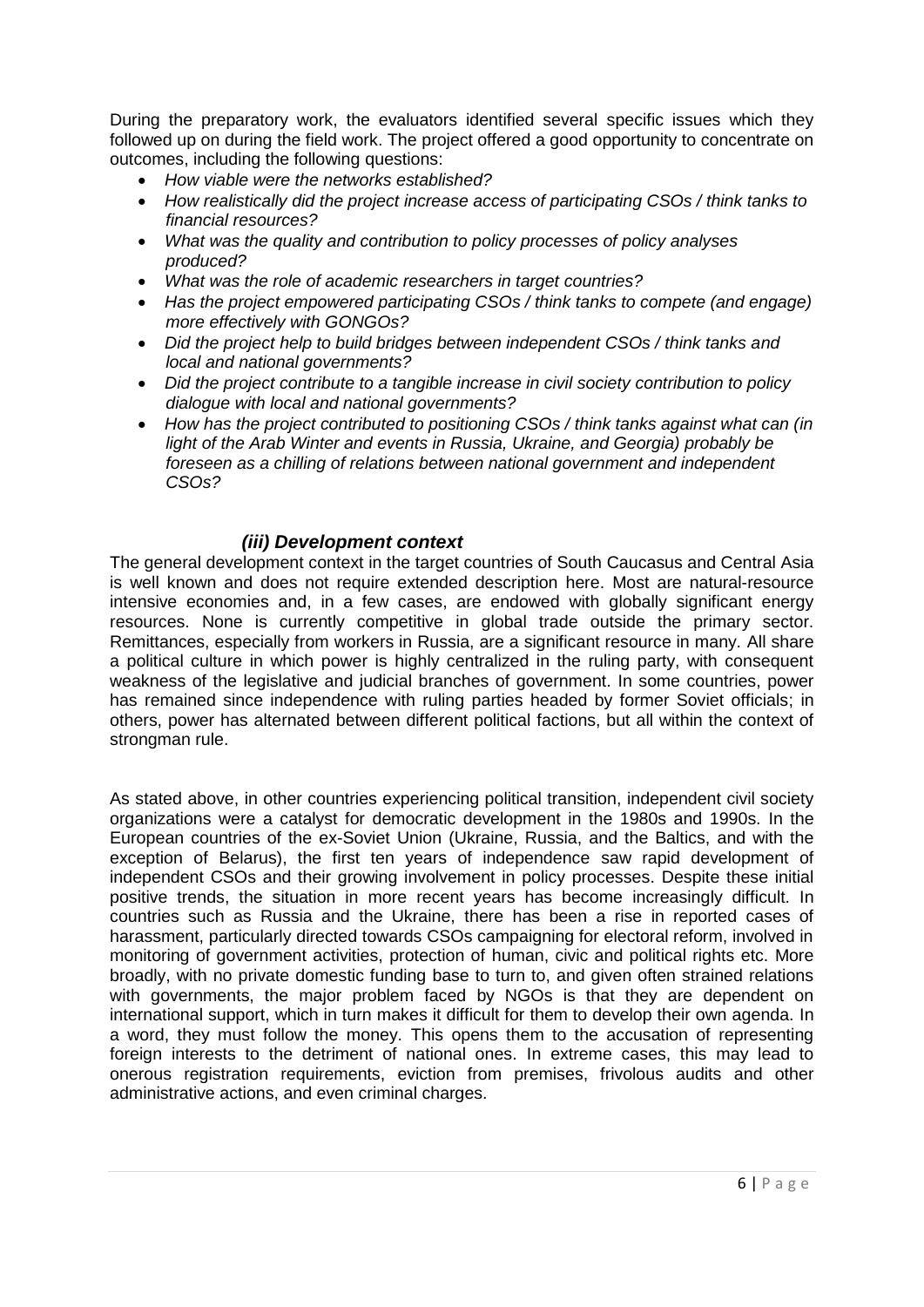Another factor of importance is the widespread appearance of Government-sponsored (or at least encouraged) NGOs or so-called GoNGOs. In some cases, GoNGOs are innocuous in that they are simply NGOs openly friendly to Government policies and, for that reason, able to obtain access to government funding. In too many other cases, however, GoNGOs' funding and constituency are opaque and they serve not only as cheerleaders for ruling party policies but as a fig leaf for the suppression of genuine civil society.

The situation of CSOs in the Caucasus and in Central Asia differs from one country to another and calls for country-specific approaches. In a nutshell, however, all of the problems mentioned above have been present since independence in these countries. These include:

- Restrictions on fundamental rights, more specifically freedom of association, freedom of assembly and freedom of expression, including free media, representing major obstacles to the development of independent civil society actors;
- Low capacity to engage in policy dialogue despite some training and information activities undertaken at local level. Many civil society actors are still isolated, or their potential contribution to a sector reform/policy dialogue at national level is underused;
- Lack of human resources, often leaving only two or three people to accomplish all tasks ranging from administrative tasks to research, coordination, and management. CSOs often lack a clear vision on how to manage volunteers and to engage them in their activities in the long term by organizing trainings and capacity building activities for them;
- Lack of a common voice and shared vision for CSOs, leading to conflict and competition within the CSO community (for resources, for legitimacy, for constituency). Dependence on foreign finance has made independent agendasetting difficult:
- Reluctance to engage constructively with ruling forces and their representatives even where common ground can be found, the result of long-running enmity.

<span id="page-9-0"></span>To summarize, in all the target countries, the potential of independent civil society to serve as a source of expertise for local and national government policy making is greatly underdeveloped and under-utilized.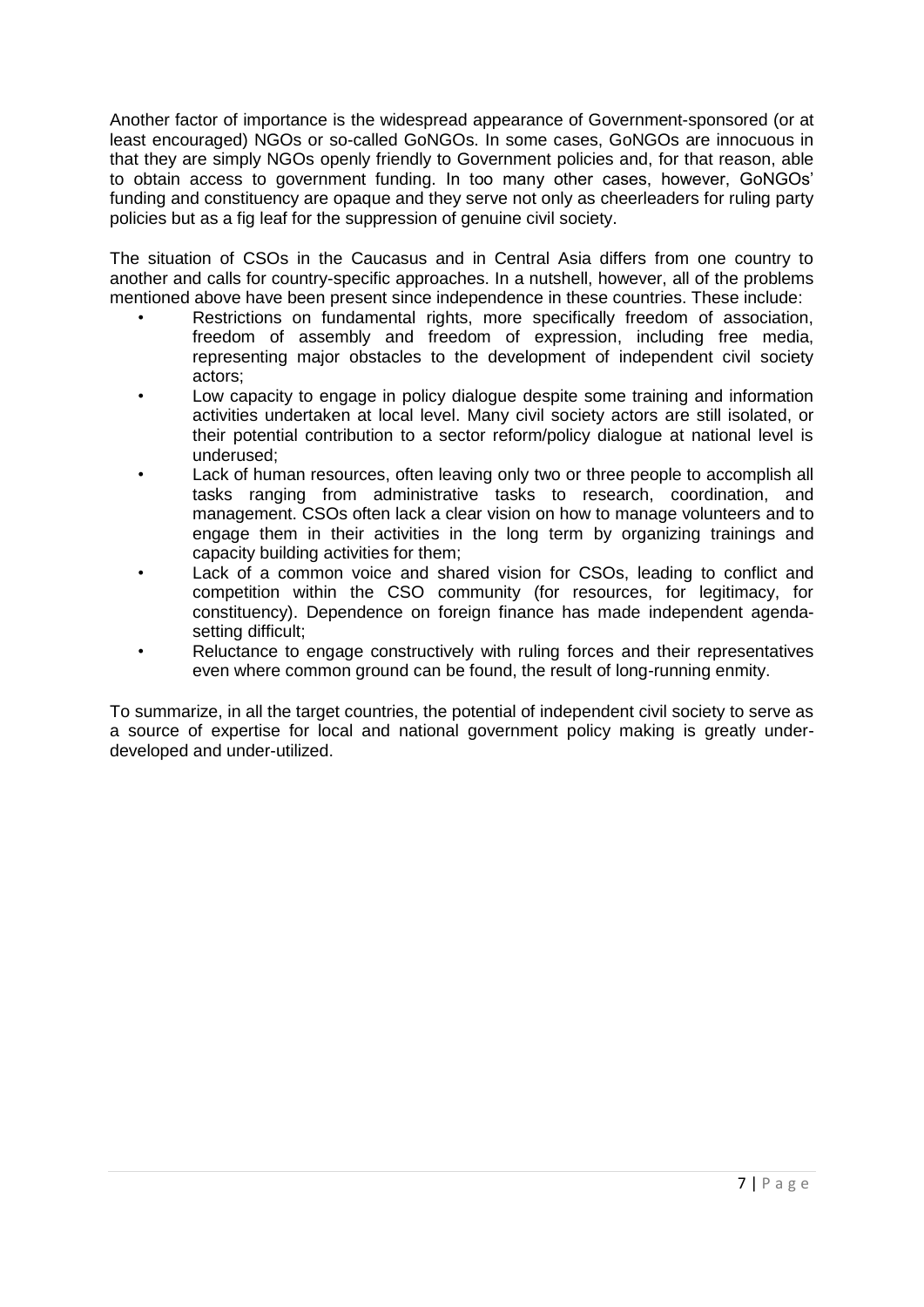### **III. Project strategy**

#### *(i) Project approach and strategy*

<span id="page-10-0"></span>The goal of the project was to strengthen capacity for policy research and promote policy dialogue involving CSOs. PASOS, founded in 2004 and based in 2004 and headquartered in Prague, is an independent network of non-university, non=government policy studies institutes. In addition to classic network node functions, it engages in training, capacity building, and certification activities. Originally dependent on Soros funding, PASOS is in the process of diversifying its financial base,

Quoting the Project Document, the overall objective was stated as to empower civil society and enhance public participation and accountability in the eight target countries, in particular by strengthening capacity of civil society actors, fostering regional networking, and establishing dialogue with policymakers.

Specifically, the project aimed to

- Increase civil society actors' policy expertise and sustainability, mentor and train in key policy analysis and advocacy.
- Attract new / young policy analysts to the existing pool of policy experts with the aim to diversify the expertise and enrich the policy discussion and its quality in the countries.
- Foster regional cooperation leading to transfer of good practice and development of innovative cross-border policy projects.
- Foster a more inclusive, open, and consistent dialogue on policymaking process and specific policies between civil society actors and public institutions at the level of local and national authorities through providing a shared set of analytical tools to policymakers and analysts in both realms.

Each of these objectives was backed up, in the Project Document, by a summary needs assessment presenting baseline data, as well as proposed criteria for success. The latter were (shortening and paraphrasing liberally):

Overall objective:

Civil society actors with strengthened think-tank capacity develop policy initiatives that effectively and professionally engage in public debate in the public policy development process and influence decision making of national and local authorities.

Specific objectives:

- 1) Preparation by participants of reports on organizational needs followed by training
- 2) Improved understanding of European policy making, partnerships and networking between European and participant target-country think-tanks
- 3) Closer ties between European think tanks and participant CSOs, closer integration of participant CSOs in international networks
- 4) Advocacy initiatives launched by participant policy institutes / CSOs, improved policy dialogue between CSOs and local and national governments, emergence of public consultation processes.

Without listing all proposed activities, these fell into the following broad groups:

Specific objective (1): Needs assessments in the eight countries of CSO / think tank capacity development needs, followed by training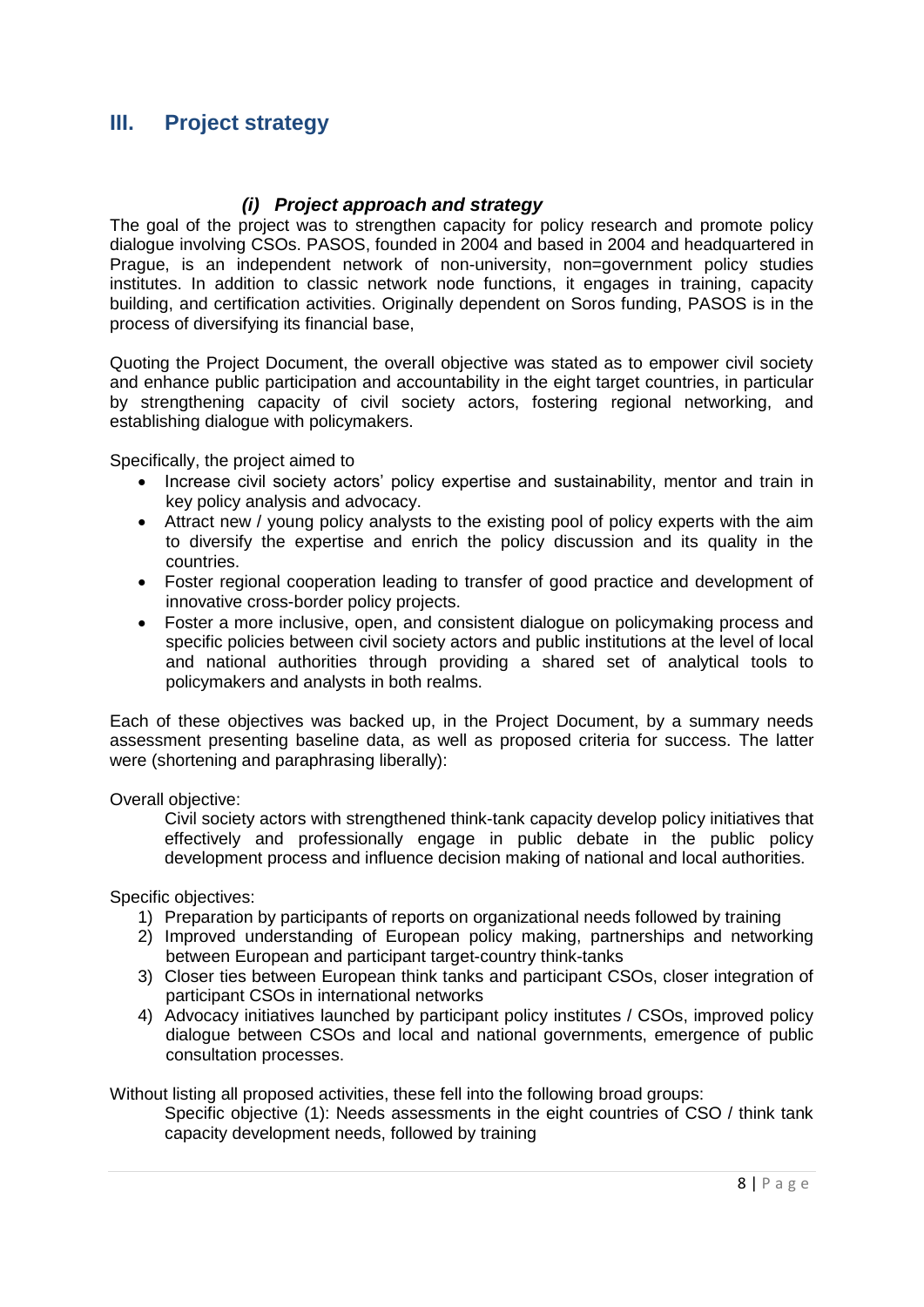Specific objective (2) Project-long fellowships for eight fellows identified, one in each country, consisting of online work with a European mentor throughout the project and three weeks in residence at a European think tank, the production of eight policy papers to b disseminated by PASOS with a prize awarded for the best.

Specific objective (3): Two regional networking conferences in Istanbul and Almaty (as originally planned, in the event the second RNC was held in Bishkek), each 2 days in length and involving 60 participants.

Specific objective (4) Needs assessments in the eight countries of public authority capacity for policy dialogue and identification of policy dialogue priorities.

The essence of the project was a rather complicated series of workshops and conference events which were held jointly. A table will help to keep major milestones in mind:

|                                              | <b>Capacity development</b>                                                                                                                                                                                                                                                                                                                                                                 | <b>Networking</b>                                                                                                          | <b>Other</b>                                                                                                               |
|----------------------------------------------|---------------------------------------------------------------------------------------------------------------------------------------------------------------------------------------------------------------------------------------------------------------------------------------------------------------------------------------------------------------------------------------------|----------------------------------------------------------------------------------------------------------------------------|----------------------------------------------------------------------------------------------------------------------------|
| $2010 -$<br><b>August</b><br><b>May 2011</b> | National needs assessment<br>methodology development;<br>needs assessment consultant<br>selection; needs assessment<br>finalisation (Nov 2010-April<br>2011)<br>Call for participants in Istanbul<br>training, selection of participants,<br>selection of trainers, curriculum<br>development. (December 2010-<br>May 2011)                                                                 | Formation of Regional<br>Networking<br>Conference<br>Committee,<br>Steering<br>agenda<br>setting<br>(Feb<br>2011-May 2011) |                                                                                                                            |
| <b>June 2011</b>                             | Training in Policy Making Skills<br>Development (TPMSD), Istanbul<br>(24 participants, 3 from each<br>target country).<br>Call for Project Fellowships                                                                                                                                                                                                                                      | <b>Regional Networking</b><br>Conference, Istanbul                                                                         |                                                                                                                            |
| October 2011-<br><b>May 2012</b>             | Selection of fellows, distance<br>supervision<br><b>of</b><br>project<br>development,<br>research<br>residencies,<br>policy<br>paper<br>(October<br>$2011 -$<br>preparation.<br>May2012)<br>Preparation of Training of Future<br>Trainers in Policy Making Skills<br><b>TFTPMS</b><br>(selection<br>0f<br><b>or</b><br>curriculum<br>trainers,<br>development)<br>(January-May<br>$2012$ ). | <b>of</b><br>final<br>Preparation<br>Regional<br>Networking<br>Conference,<br><b>Bishkek</b><br>(Jan-May 2012)             | of<br>Preparation<br>Workshop for Public<br>Administration<br><b>Officials</b><br>(WPAO)<br>Issyk-kul<br>(Jan-May<br>2012) |
| <b>June 2012</b>                             | TFTPMS workshop in Issyk-Kul,<br>(9)<br>diplomas<br>Kyrgyzstan<br>awarded).                                                                                                                                                                                                                                                                                                                 | Regional<br>Networking<br>Conference, Bishkek (45<br>participants)                                                         | Workshop for Public<br>Administration<br><b>Officials</b><br>(WPAO),<br>Issyk-kul                                          |

Target groups for training and networking were:

- Existing CSOs (policy research units at universities, independent think-tanks, advocacy, watch-dog and development-promoting CSOs)
- Local non-registered public groups and non-governmental initiatives
- Individuals (experts, recent graduates of international universities returning to home countries) -Public officials on local and national levels
- Donors and international organizations

By far most effort was given, however, to the first set of target groups.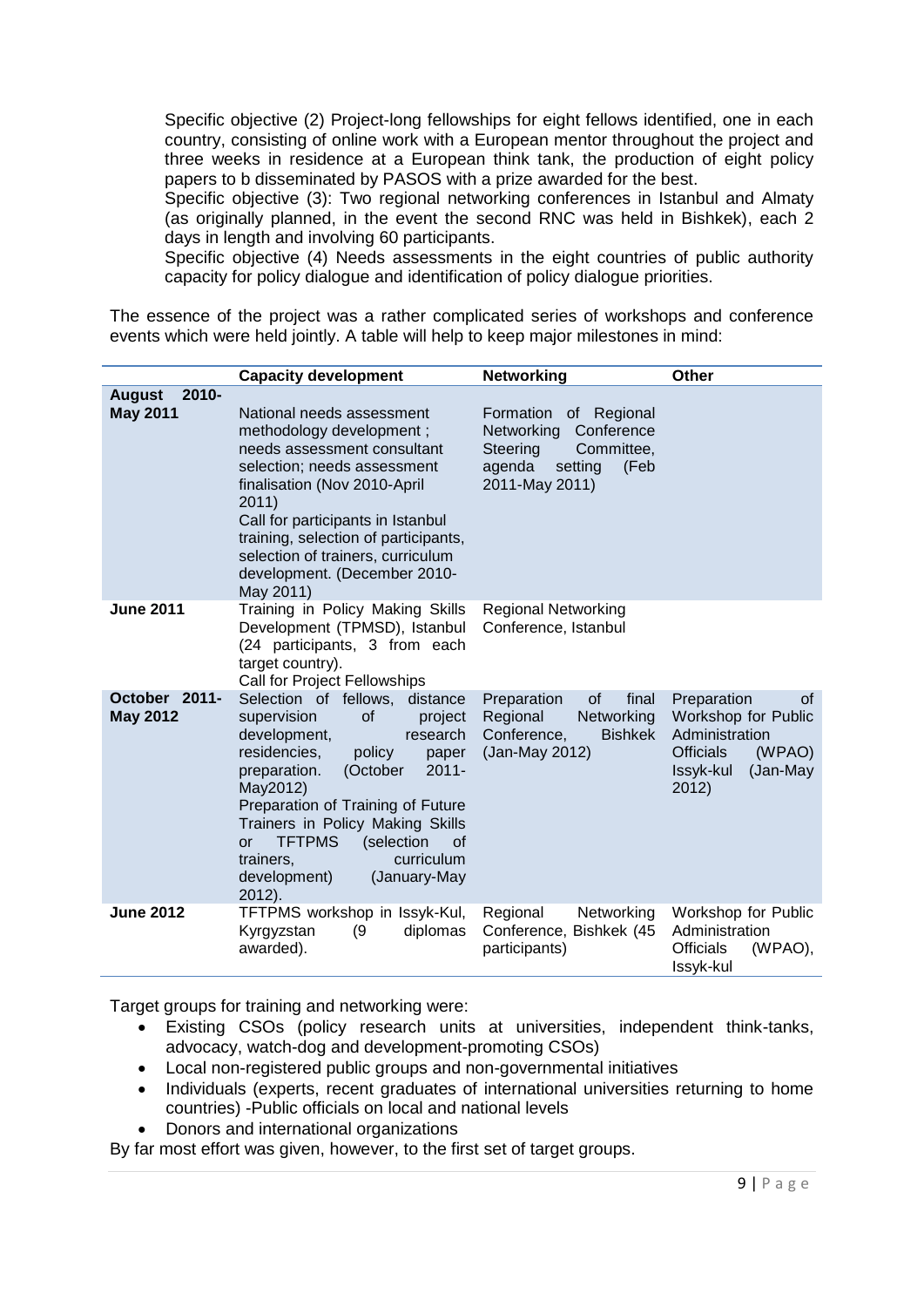Some of the major points of the strategy were:

- The initial Istanbul training lasted five days and was conducted in Russian and English. The trainers were international and had experience in civil society and policy analysis. The content covered policy analysis skills (see below) and, for English language sessions, think-tank management and strategic planning.
- The strategy stressed the pairing of training and networking activities, with RNCs immediately following training workshops. In this way, the impact of training could be leveraged.
- Initial training in Istanbul was linked to the possibility of being selected as a Project Fellow, which meant receiving distance mentoring and benefitting from a three-week research residency at a Western think tank, all in the context of producing a policy paper on a selected subject. The box in the table above corresponding to October 2011-May 2012, not surprising, could be filled in much more detail, as there were delays in recruiting some fellows, dropouts, challenges in making arrangements with host institutions etc. In the end, as reported in full detail in the project Final Narrative Report, these difficulties were surmounted and the originally foreseen eight policy papers were completed.
- In order to promote interaction between trainees, and in particular project fellows, and decision makers, a concurrent workshop for public administration officials was held in Issyk-kul. The TFTPSM and WPAO were held in parallel, so there was only informal interaction among participants. However, a simulation exercise permitted participants to switch roles, with think tank participants taking the role of officials and officials taking the role of independent policy analysts. In addition, two project fellows presented their policy papers to the administration officials.
- If the strategy was that all 8 project fellows would participate in the Issyk-kul and Bishkek activities, this was frustrated by events because only three of the nine diplomas awarded in Issyk-Kul went to Istanbul participants (one fellow had to cancel due to personal reasons but was able to arrive in time for the RNC, one fellow decided not to travel due to security concerns, and one fellow was requested by his government to take part in the WPAO event as an interpreter). All think-tank participants took part in the following RNC, as did some public officials from the WPAO.



Risks identified in the project document included the thinness of civil society in the beneficiary countries (i.e., the low number of organizations with any realistic potential for policy dialogue to choose from), the difficulty of matching fellows with host institutes, visa problems, failure to secure engagement with governments at senior level, and political risk.

**Regional Networking Conference participants, Istanbul**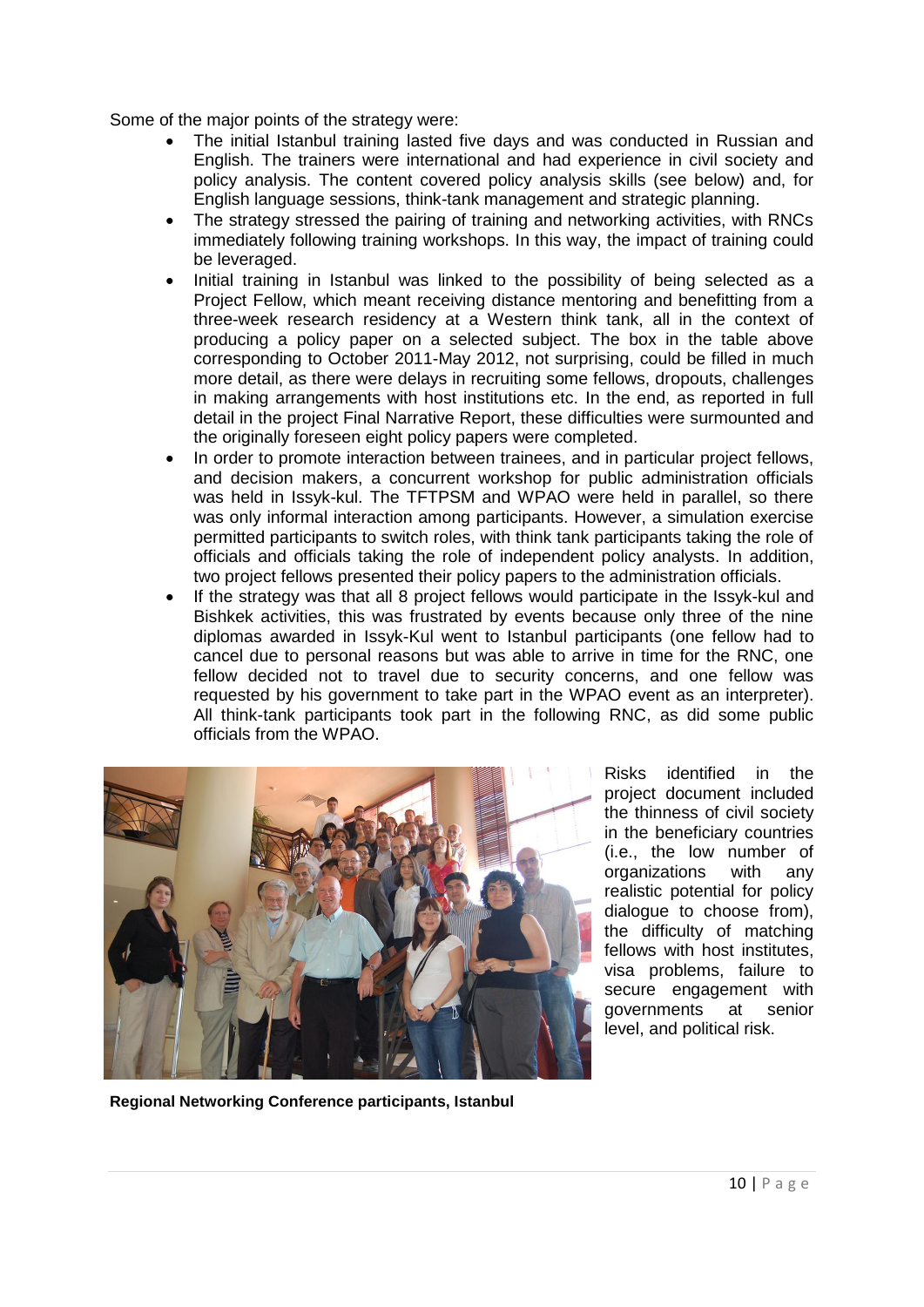#### *(ii) Logical framework*

<span id="page-13-0"></span>The logical structure of the project, somewhat extrapolated from the version in the Prodoc given above, is illustrated in the graphic below.

<span id="page-13-1"></span>

| Project activities                                                                                                                                                        | Intended<br>outcomes                                                                        | Medium-term<br>impacts                                                                            | Long-term development<br>objective                                                                                                                                        |
|---------------------------------------------------------------------------------------------------------------------------------------------------------------------------|---------------------------------------------------------------------------------------------|---------------------------------------------------------------------------------------------------|---------------------------------------------------------------------------------------------------------------------------------------------------------------------------|
| • Training needs<br>assessment performed<br>• Two training workshops<br>held                                                                                              | Trainees' skills in policy<br>analysis strengthened                                         |                                                                                                   |                                                                                                                                                                           |
| • Identify project fellows<br>• Pair them with mentors<br>in European think tanks<br>• Implement on-line<br>distance mentoring<br>• Implement 8 week study<br>residencies | Independent research<br>projects pursued, papers<br>produced and<br>disseminated            | Capacity for independent<br>policy research<br>strengthened via training<br>and learning by doing | Think-tanks effectively and<br>professionally engage in the<br>public policy development<br>process and influence<br>decision making of national<br>and local authorities |
| Regional think tank<br>networking workshops<br>held in conjunction with<br>training workshops<br>Public officials workshop<br>held in conjunction with<br>final training  | Fellows integrated into<br>regional network<br>Fellows engaged in public<br>policy dialogue |                                                                                                   |                                                                                                                                                                           |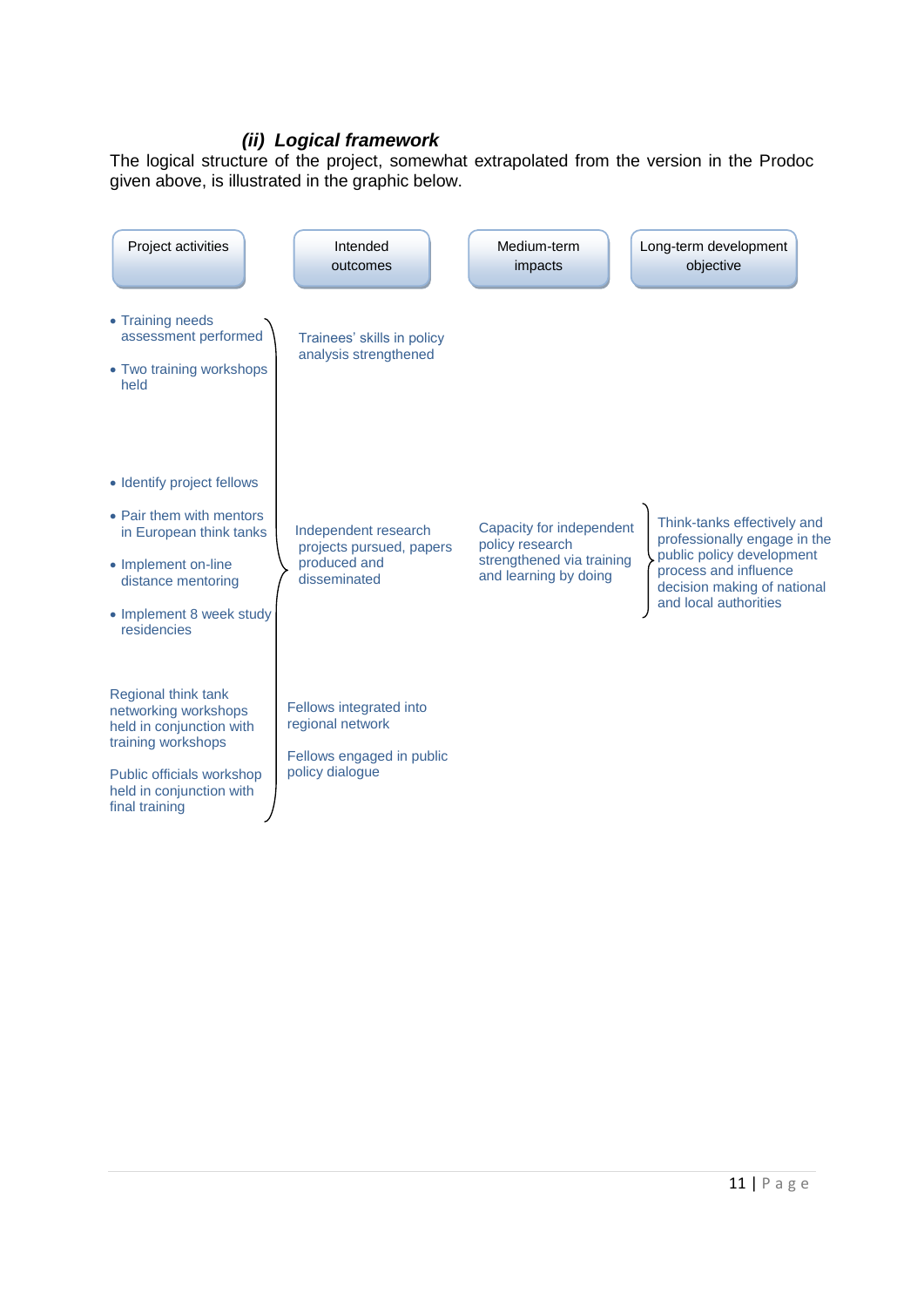## **IV. Evaluation findings**

#### *(i) Relevance*

<span id="page-14-0"></span>The need to strengthen CSOs' ability to participate in public policy dialogue in the target countries was strong, so the project's goal was relevant. The project was closely aligned with UNDEF's goal of serving as a catalyst for democratic development. The regional dimension was appropriate for two reasons. First, the ability of CSO beneficiaries, often situated in isolated settings, to interact with persons in similar positions led to valuable exchanges of experiences. The sense of belonging to an internationally respected network was repeatedly stressed by beneficiaries who were interviewed in Skopje. Also of importance was what might be called the inter-regional dimension, that is, the fact that fledgling CSOs in countries where they face difficult conditions were paired, in many albeit not all cases, with CSOs in European countries where similar conditions once prevailed., The "big brother" aspect of the project played an important role in guaranteeing its success. It was evident from interviews with mentors and host institutions that there was a sense of commitment and responsibility on the part of PASOS members who hosted fellows.

Contributing to relevance was the fact that training needs assessment which served as input to the Istanbul and Issyk-kul workshops was rigorously carried out using a standardized methodology devised by Dr. Linda Austere of Providus in Latvia under a contract financed by the project. The emphasis was not along "gaps in training" lines but rather "gaps in skills," which helped to increase the relevance (and effectiveness) of training. The needs assessment methodology paper was prepared in English and Russian and disseminated to national needs assessment consultants in the eight target countries, who then worked via desk research and CSO interviews. The results of the national needs assessments were published in the form of a Needs Assessment Summary Report for 8 countries in April 2011. In general, the project used monitoring and evaluation results to inform future activities (e.g., participants' evaluations of the Istanbul initial event) were fed into future planning. Mid-term reporting to UNDEF was used properly as an instrument for assessing progress, deriving lessons, and making course adjustments.

#### *(ii) Effectiveness*

<span id="page-14-1"></span>Effectiveness has to do with whether the project delivered promised activities and achieved expected results, whatever their impact. As has already been discussed, the project Final Narrative Report details the various changes that were made in response to practical difficulties as they arose. The South Caucasus and Central Asia region is an inherently challenging area of the world in which to work, so the changes were not unusual and the responses were good The project experienced slight delays at the beginning due to difficulties in recruiting national needs assessment experts and various difficulties arose during the project due to resignations, competing professional engagements, visa difficulties, etc. Due to recruitment delays, the Project Fellows from Azerbaijan and Tajikistan had shorter fellowships than others and one project fellow had to participate anonymously due to security concerns. In general, though, the project responded nimbly to setbacks when they occurred and can be considered to have functioned effectively in a challenging atmosphere.

Of more interest is whether the project achieved expected results. Some of the objectives in the Prodoc were mere puff, but deflating these to reasonable proportions based on what the project actually did, reasonable results were achieved. The two trainings and regional networking conferences were held, the anticipated distance mentoring and research residencies, took place, and the planned policy research papers were produced and disseminated. Capacity was built, institutions were strengthened, and progress was made towards improving policy making in target countries. In Istanbul and Issyk-kul / Bishkek, the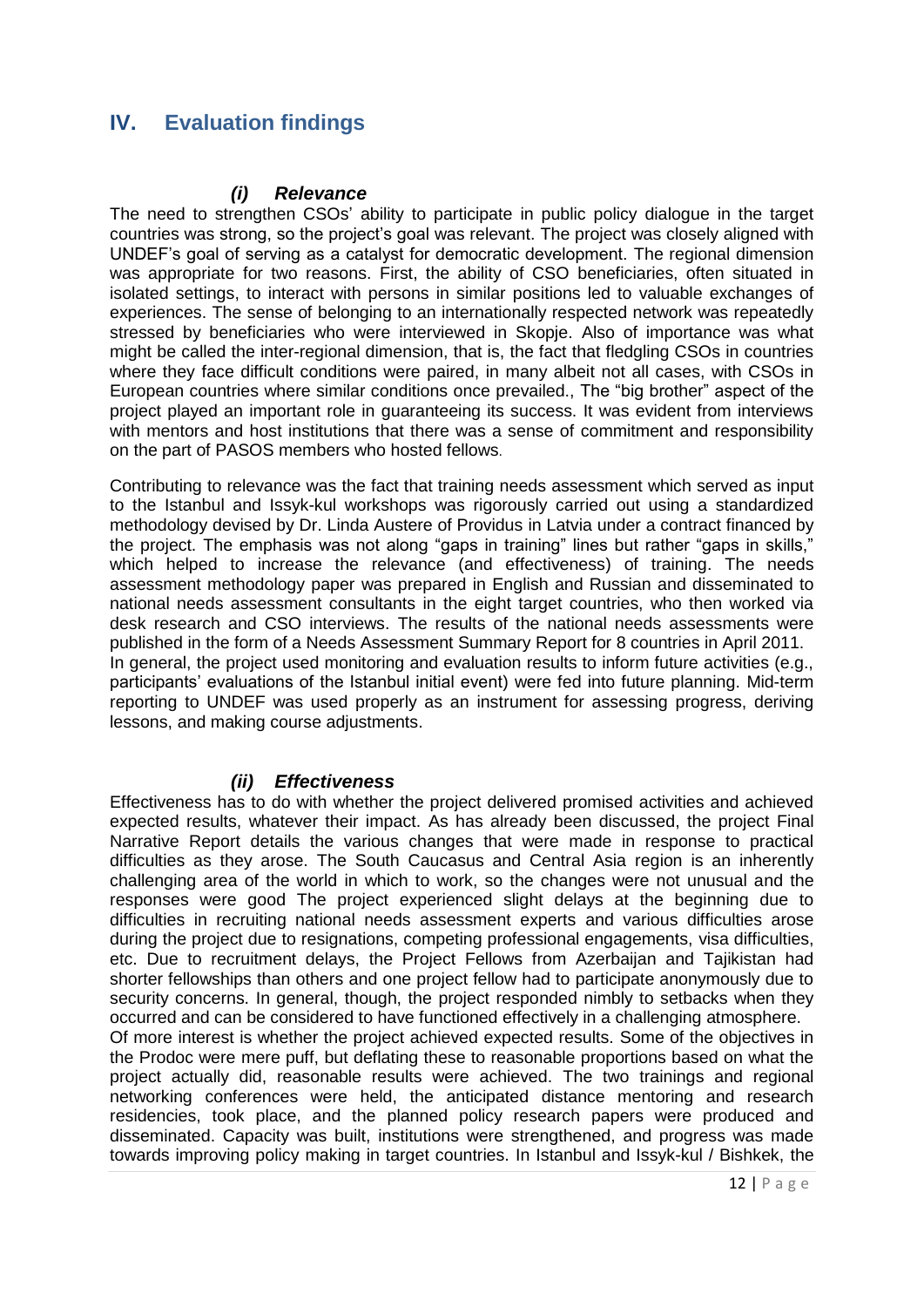project combined training with networking, an arrangement that made for both effectiveness and efficiency while contributing to sustainability as the relationships formed reinforced capacity built. The first RNC offered the opportunity for policy paper mentors to meet and for the head of the mentoring team to present a report on project goals. This made for some standardization of the supervision process. The paired Istanbul events also served a screening function, as selection of project fellows was based in part on their performance as participants.



**Regional networking conference, Istanbul**

Training events were of high quality as a result of careful planning. In addition to reflecting the skills development needs assessment carried out at the beginning of the project, program preparation was based on a pre-training questionnaire to selected applicants that covered experience, fields of interest, and expectations. All participants received a package of required reading material prior to the workshop so that they arrived well prepared. The Istanbul curriculum covered ethics in policy analysis, general policy research training, methods, research design, data access, business / strategic planning (in the English language track only), how to develop meaningful recommendations, the importance of local context, and the regional political and security context. Emphasis was placed on evidencebased recommendations meant to inform improved decision making by government. The workshop highlighted speaking skills and sought to encourage presenters to present themselves as representatives of institutions, not as individuals. All of these points contributed to project effectiveness and relevance.

That practical management was taught only in the English-language track was because no properly qualified Russian-language trainer could be identified. There was an admitted quality divide between the Russian and English workshops, but bilingualism was the price of openness and coverage, and it was a price worth paying. The commitment to bilingualism was a project feature that enhanced effectiveness, relevance, impact, and sustainability, with little negative impact on efficiency. In all, the project was a good example of the importance of accommodating language differences among participants in multi-country projects.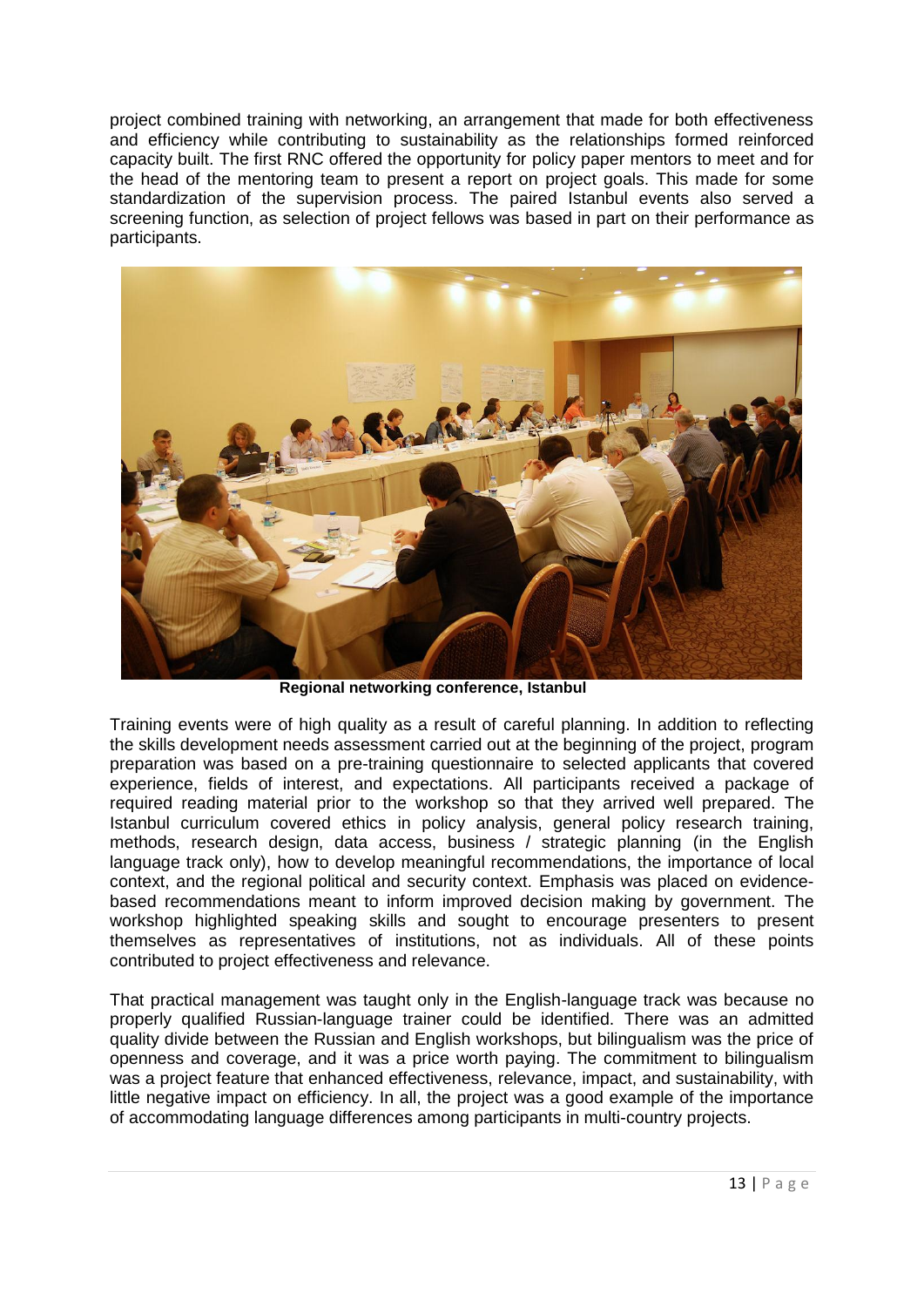Another project feature that was a positive factor for effectiveness, as well as impact and sustainability, was that the project delivered intensive skills development over an extended period of time to a small group of carefully selected individuals. Due to good publicity, admission to the fellowship program was competitive. In response to the call for Istanbul training workshop participants, there were over 40 applications, of which 24 (3 per country) were selected. Local institutions advised, but did not make actual selection, enhancing quality control. The Call for Project Fellows was launched in June 2011 after the Istanbul event. Applications consisted of a letter of interest, a research or policy advocacy project proposal, and a CV. As stated above, project staff and mentors had already been able to identify some promising potential fellows during the course of the meeting.



**Training session on presentation skills, Istanbul**

### *(iii) Efficiency*

<span id="page-16-0"></span>Out of the \$300,000 received by the grantee, the project budget called for approximately \$60,000 to finance staff and personnel expenses, \$40,000 to finance needs assessment and training consultancies, and the remainder to finance workshops, travel, fellowships, dissemination, etc. Consultants were nationals of transition countries, trainings and workshops were held in relatively low-cost settings, and there were significant in-kind contribution of European partner think tanks in the form of offices, mentors' time spent in supervision, etc.

Project management and reporting were highly competent and no issues were raised in interviews with project staff.

An issue which always arises in training is the number of persons trained per dollar spent. In general, the calculation is meaningless because it leaves out some of the most important questions: (i) was the training needed? (ii) what was the quality of the training, (iii) what were the sustainable impacts? And so on. This project was targeted at a relatively small group of people which received capacity building over a relatively long period of time (without leaving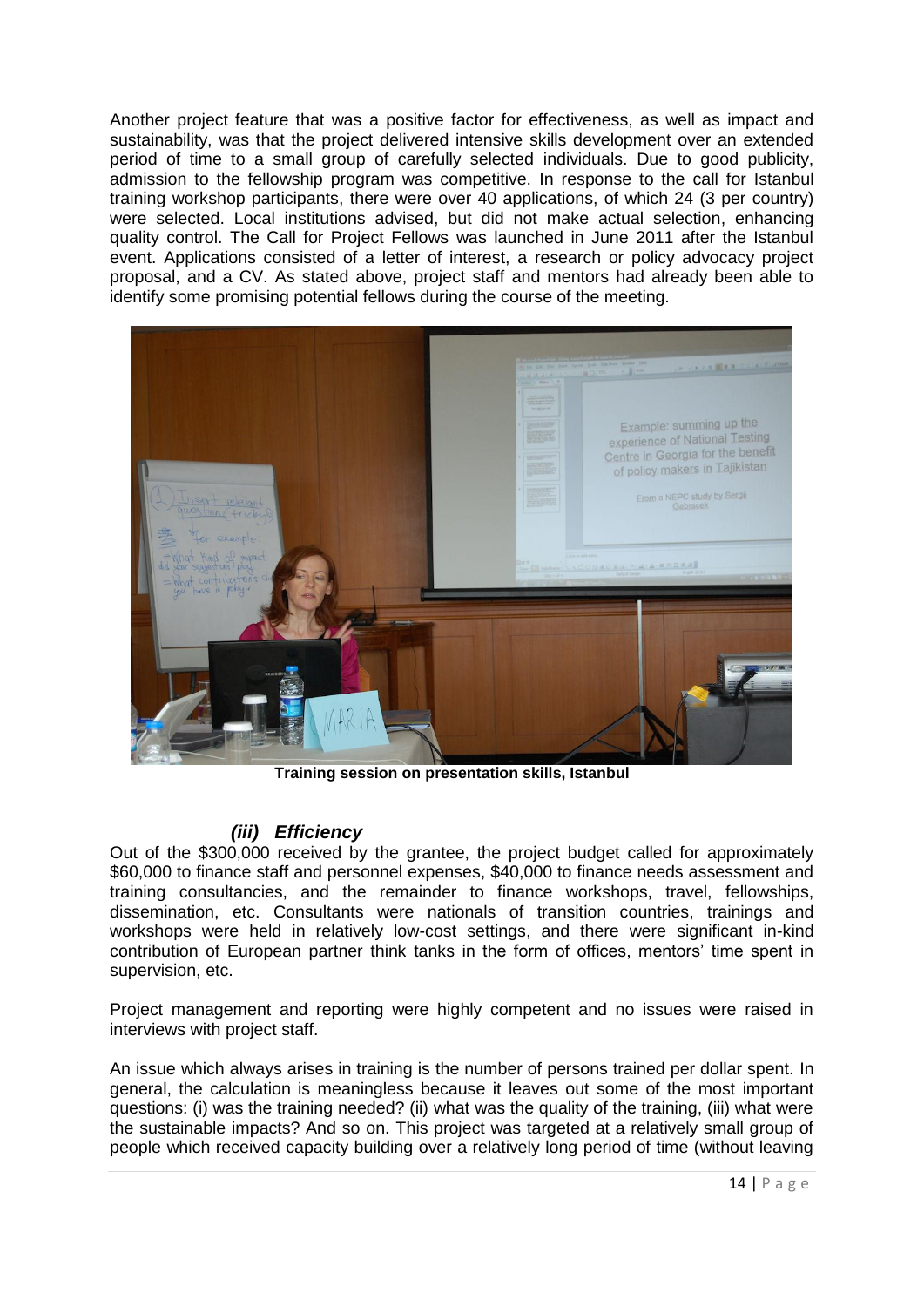their posts) and were, in combination with their training, integrated into an elite network of policy researchers. It would be difficult to find fault with the approach taken from an efficiency point of view.

#### **Addressing Uzbekistan-Tajikistan Trans boundary Water Issues: Policy Recommendations**

River basins do not respect national borders, giving rise to one of the classic problems of public goods management. Tajikistan's decision to build the Rogun super-dam has provoked outrage in Tajikistan for two reasons: (i) the dam's height may place it, and anyone else downstream, at risk in case of earthquakes and (ii) filling the dam to the required height may deplete the water basin of the Amu Darya river. Yet, the positive experience of Hungary and Slovakia in dividing the waters of the Danube provides an example of constructive engagement which defused political pressures while protecting the environment Based on this example, the policy paper arrived at seven concrete recommendations:

- 1- An independent panel of experts from the two nations should be constituted to review the project from a technical point of view.
- 2- The Tajik-Uzbek dispute should be taken to the International Court of Justice.
- 3- The legal status of the affected rivers should be assessed using the applicable regulations of the Helsinki Convention of 1992.
- 4- The recommendation of the bilateral expert commission regarding the maximum safe height of the Rogun dam should be followed.
- 5- A permanent and transparent mechanism for monitoring the Amu Darya river basin should be put in place. For this purpose, hydrologic monitoring systems in use in Slovakia should be adopted.
- 6- Uzbekistan, a user of the river basin, should create research capacity to study means of improving water efficiency.

The paper represented an objective, carefully documented, science-based discussion of a problem that has inflamed passions and led to speculative claims and accusations on both sides.

#### *(iv) Impact*

<span id="page-17-0"></span>One fact that emerged was the importance to review, early in the process, what policy problem policy fellows would be dealing with. It was especially important that the fellow have a good grip prior to the research residency in order to enhance its effectiveness and the potential impact of the final product. The most successful projects were those where the participant already had a good foundation but the project was able to give practical experience, a space to develop ideas, and exposure to how things work internationally. To put it differently, the impact of the study residency on the fellow's capacity to do high-level policy research was greater, the less time he/she was trying to come to grips with an unfamiliar problem.

A key aspect of success was using host country experience to illuminate the policy problem being worked on, so selection of a host country was important. The fellow responsible for the Uzbekistan water project, for example, was in residence at an institute in Slovakia, with longexperience of dealing with cross-border water issues. In some cases, practical difficulties also made residencies more ad hoc than would have been ideal. Also critical was promulgating clear guidelines for host institutions. In hindsight, the length of the country visits was probably too short, but this limitation was imposed by financial constraints.

Impact at the individual fellow level was increased by the fact that each participant was assigned a mentor who provided guidance by internet and telephone before the research residency. The extended nature of the engagement, which did not end until the wrap-up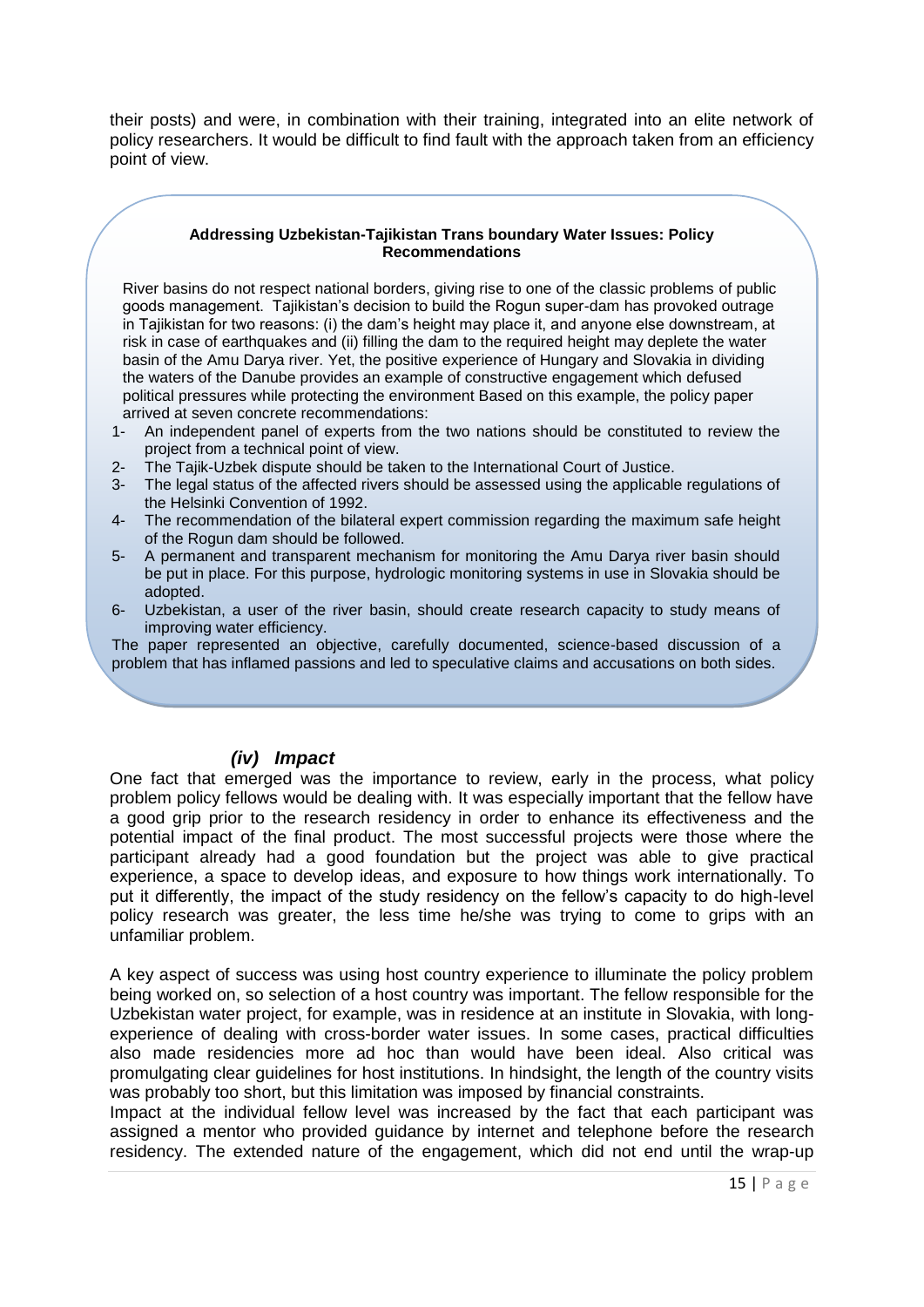Bishkek RNC event, made possible deeper impact than would be possible in a project that simply provided workshop training. The fact that the paper produced was identified with the individual had the same effect. Policy papers were assessed by a three-member award jury and two prizes were awarded (to participants from Uzbekistan and Kazakhstan). All policy papers were translated so as to be available both in English and Russian and published on the internet and in a bilingual hard-copy volume that was assigned an ISBN number.

Another impact on the individual level is that, in host countries, fellows were able to experience a free atmosphere in which more or less open and vigorous policy debate is open to CSOs.

Beyond the impact of the project on individuals, impacts at the institutional and political level can be identified. Clearly not all papers had discernible real-world impacts, although a few may have come close. In Kazakhstan, the project is reported to have contributed to opening detention centres to NGO inspection. The Uzbekistan paper on water rights and transboundary risk may have had the impact of stimulating dialogue and discussion by providing an independent assessment. These, and others, as well, have had the impact of improving the quality of policy discussions on selected subjects in the target countries.

The range of papers is impressive (see accompanying table). A number dealt with politically loaded issues – the Rogun dam issue in Uzbekistan, national security policy in Tajikistan, the role of women in the security sector in Georgia, and prevention of torture in Kazakhstan, for example. Others dealt with more practical issues, such as migration policy in Armenia and Kyrgyzstan and urban development issues in Azerbaijan and Turkmenistan. They differed in style, from legal analysis (torture in Kazakhstan) to scenario-based planning (impact of NATO troop withdrawal from Afghanistan on Tajikistan). Most explicitly cited the experience of European countries, usually the host country, to the class of problems at hand.

The quality of papers was naturally variable. A number still had the unmistakeable Soviet characteristic of stressing engineering and legal solutions to social and political issues. Yet, some papers gave good evidence of the progress that has been made over the years, and some of that may be attributed to the training and supervision received in this project. The idea of assessing environmental risk, for example, was never accepted in Soviet ideology because all projects represented a pure improvement on the previous, non-engineered state of the world. Migration was not regarded as a multi-dimensional phenomenon requiring a wide range of responses, but simply as a behavior to be regulated by application of the legal rules. Questions of women in the work place were simply a matter of applying the labor code. A number of authors developed interesting analyses but then experienced difficulties in translating them into meaningful recommendations, some of which were rather trite. All in all, though, these problems were no more severe than would be encountered in a comparable set of policy papers coming from university professors in the same countries and the papers show that the project fellows are all equipped to enter into policy debates.. To the extent that GoNGOS play an important role in many of the target countries, the project has had the impact of levelling the playing field by strengthening independent civil society.

At the institutional level, as well as the individual level, it is important to be reasonable when assessing project impact. PASOS' rule of thumb is that think tanks need 5-7 years before they can have leave a significant imprint on policy. Since PASOS is a certifying institution (and the host institutions were all certified PASOS members), the project has helped to place new think-tanks in South Caucasus and Central Asia on the path to certification. While the evaluation has focused mostly on the training of think-tank representatives, the Workshop for Public Administration Officials (see accompanying box) also played an important role.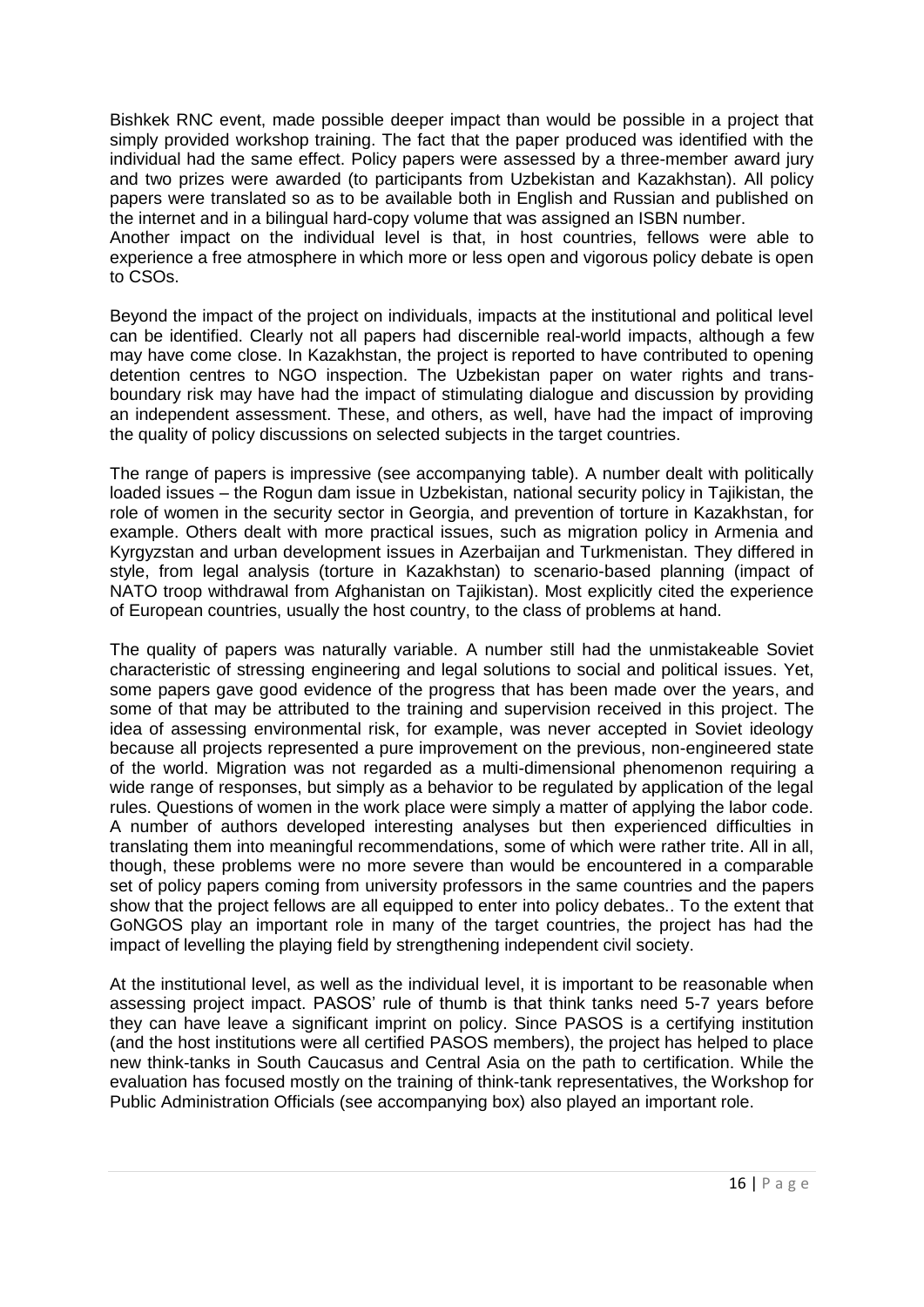#### **Workshop for Public Administration Officials**

13 public administration officials attended the 2.5 day WPAO, which was designed, in part, with input from project fellows. Presentations covered the role of CSOs in the policy process and gave concrete examples of cases where better policy decisions had resulted from including CSO input. Two project fellows presented papers dealing with migration in Kyrgyzstan and the Tajikistan-Uzbekistan dispute regarding the Rogun Dam. This gave them a chance to hone presentation skills and at the same time provided examples to public officials of the potential contribution of CSOs. For some public officials, this was their first interaction with civil society groups in the policy arena. However, as the Final Narrative Report noted, the two Kyrgyz public officials failed to show up, a disappointment that some blamed on hostility to the Kyrgyz CSOs represented at the workshop and the RNC.

One impact reported by project fellows was that, as a result of the project, they ceased to regard themselves as pro- or anti-government, but as independent voices. The program sought to build confidence so that participants see themselves as a necessary part of the policy process. Participants were trained to stop preaching; to put themselves in their interlocutor's shoes; to stress facts, not appeals to ideology. The simulation game event at the Workshop for Public Administration Officials was reported to have been an effective tool for breaking down barriers and building bridges.

The project also had impacts on the host institution and PASOS ends, as well. It strengthened the capacity of host institutions to deliver training and bolstered credibility. The project allowed PASOS to strengthen its ties in countries where it has done relatively

little work before and identify a set of potential new member institutions. As mentioned above, there was a clear sense of moral obligation on the part of European CSOs to provide support for fledgling CSOs surmounting difficult challenges, and while the supporting NGOs were all European, their socialist heritage still gave the project a South-South feel.

| <b>Name</b>                   | <b>Home Institution</b>                                                                                | <b>Host Institution</b>                                                                                         | Paper                                                                                                       |
|-------------------------------|--------------------------------------------------------------------------------------------------------|-----------------------------------------------------------------------------------------------------------------|-------------------------------------------------------------------------------------------------------------|
| Astghik Injoyan               | International Center<br>for Human<br>Development,<br>Yerevan, Armenia                                  | <b>PRAXIS Centre for</b><br>Policy Studies,<br>Tallinn, Estonia                                                 | The role of private<br>employment agencies in<br>the process of regulation of<br>labor migration in Armenia |
| <b>Fuad Jafarli</b>           | <b>Public Association for</b><br>Assistance to Free<br>Economy, Baku,<br>Azerbaijan                    | Foundation for<br>Urban Architecture,<br>Technical University,<br>Budapest, Hungary                             | Urban redevelopment<br>policy framework for<br>Azerbaijan                                                   |
| <b>Nino Khelaia</b>           | <b>Association Justice</b><br>and Liberty, Tbilisi,<br>Georgia                                         | Foundation for<br>International<br>Relations and<br>Dialogue (FRIDE),<br>Madrid, Spain and<br>Brussels, Belgium | Assessment of women's<br>role in the security sector of<br>Georgia                                          |
| <b>Evgeniy</b><br>Golendukhin | Public Observer's<br>Commission for the<br>North-Kazakhstan<br>Region,<br>Petropavlovsk,<br>Kazakhstan | <b>Centre for Public</b><br>Policy PROVIDUS,<br>Riga, Latvia                                                    | Some optimization<br>questions on the National<br>Preventive Mechanism in<br>the Republic of Kazakhstan     |
| Ainura Umetova                | Independent expert,<br>formerly of Center of<br>Prospective Research,                                  | Institute of Public<br>Affairs, Warsaw,<br>Poland                                                               | Approaches to the<br>development of migration<br>policy in Central Asia and                                 |

| Project Fellows, Home and Host Institutions, and Research Papers |  |  |  |
|------------------------------------------------------------------|--|--|--|
|                                                                  |  |  |  |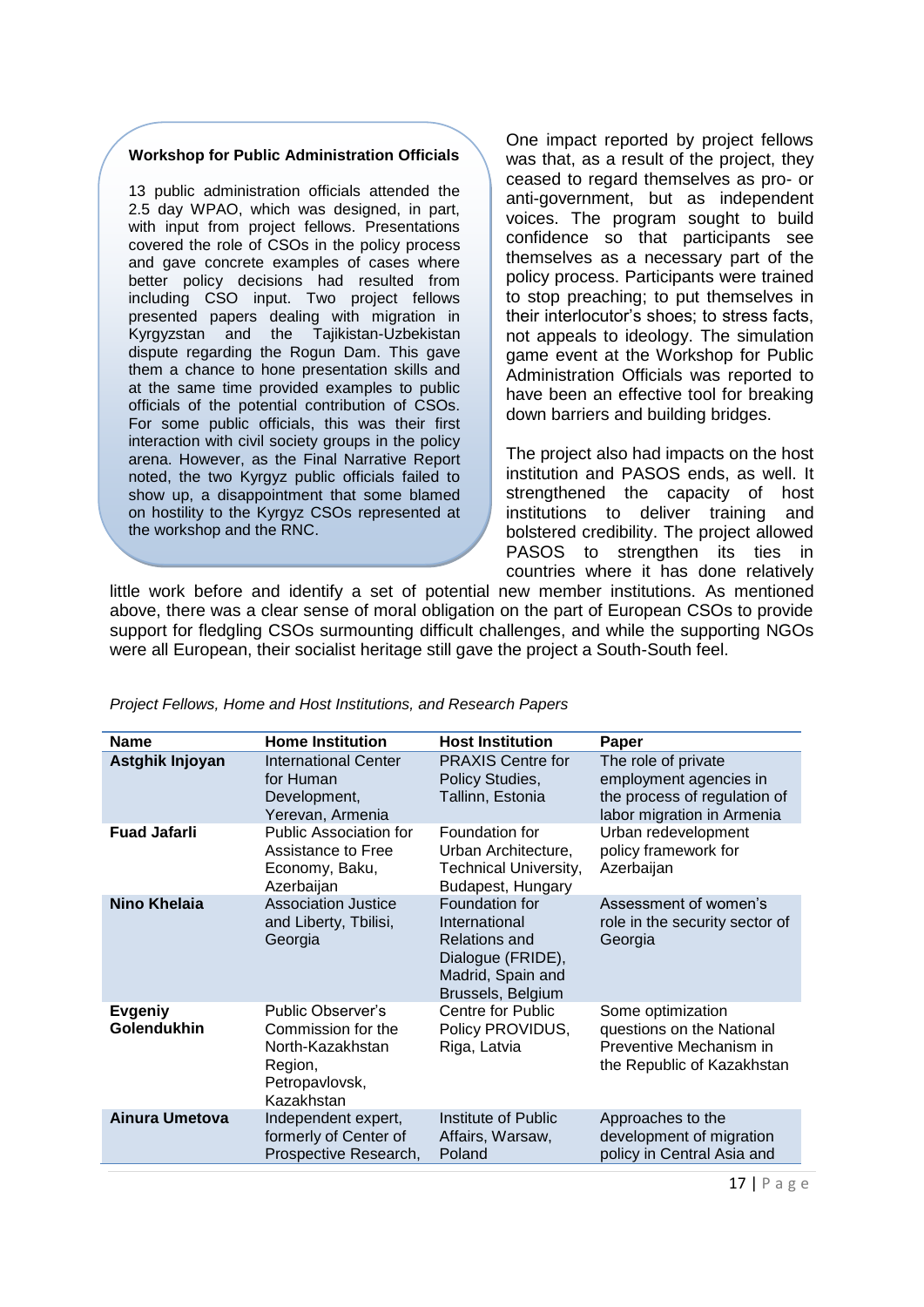|                        | Institute of Strategic<br>Analysis and<br>Assessment, Office of<br>the President.<br>Bishkek, Kyrgyzstan |                                                                                                                 | Europe                                                                                                           |
|------------------------|----------------------------------------------------------------------------------------------------------|-----------------------------------------------------------------------------------------------------------------|------------------------------------------------------------------------------------------------------------------|
| Firuza T. Achilova     | Open Society Institute<br>Assistance<br>Foundation,<br>Dushanbe, Tajikistan                              | Foundation for<br>International<br>Relations and<br>Dialogue (FRIDE),<br>Madrid, Spain and<br>Brussels, Belgium | ISAF troops withdrawal<br>from Afghanistan in 2014:<br>How should Tajikistan be<br>prepared for that?            |
| K.B. Anelamova         | No affiliation given.                                                                                    | <b>Association Hnutí</b><br>Duha – Sunbow<br>Movement, Brno,<br><b>Czech Republic</b>                           | Separate collection of<br>municipal solid waste in<br>Turkmenistan - the<br>problem and solutions                |
| <b>Shukhrat Ganiev</b> | Humanitarian Law<br>Center, Bukhara,<br>Uzbekistan                                                       | Slovak Foundation<br>for Political Affairs<br>(SFPA), Bratislava,<br>Slovakia                                   | Slovakia-Uzbekistan: How<br>to approach trans-boundary<br>water sources issues,<br>similarities and differences. |

#### *(v) Sustainability*

<span id="page-20-0"></span>There will likely be some leakage (if it has not occurred) of fellows into the private sector, into the international sector, and into international education. This is not a problem that can be addressed at the project level.

From the institutional point of view, one of the strongest sustainability aspects is that new

#### **Impact on Tajikistan of NATO Withdrawal from Afghanistan**

Scenario-based planning has been adopted by organizations as diverse as British Petroleum and the U.S. National Intelligence Council, the organization responsible for synthesizing the work of all U.S. government agencies engaged in gathering intelligence. This paper defined three scenarios -- stability and development in partnership between the present government and the Taliban forces, an outright Taliban takeover, and a continuing civil war with neither side in the ascendency. The author concludes:

- In each scenario, Tajikistan is challenged with the threats that already exist  $-$  drugs, weapons, radical extremism, refugees, disease.
- In the case of instability in Afghanistan, Tajikistan will lose economic opportunities, including opportunities for energy security and relief from transport isolation imposed by Uzbekistan.
- Because Tajikistan is unable to deal with these threats (drugs, weapons, radical extremism, refugees, disease) independently, it is rational to cooperate with other Central Asian states, who also suffer from these problems. The role of the neighbor countries is very important in the stabilization of Afghanistan, which could also benefit economically from cooperation.
- The analysis of the possible scenarios shows that, even if the Taliban come to power, the direct threat from them to the Central Asian states is less than generally supposed, as attacking and occupying neighboring countries has never been on the agenda of the Taliban. They have, instead, always sought recognition from their direct neighbors. However, the threat of the development and spread of extremist movements that could find shelter and support on Afghan soil still exists...
- The end of the game with so many players is difficult to predict and forecast. Too many interests of the big international actors are at stake in Afghanistan and while continuous instability is in favor of some of these, others are eager to achieve lasting stability.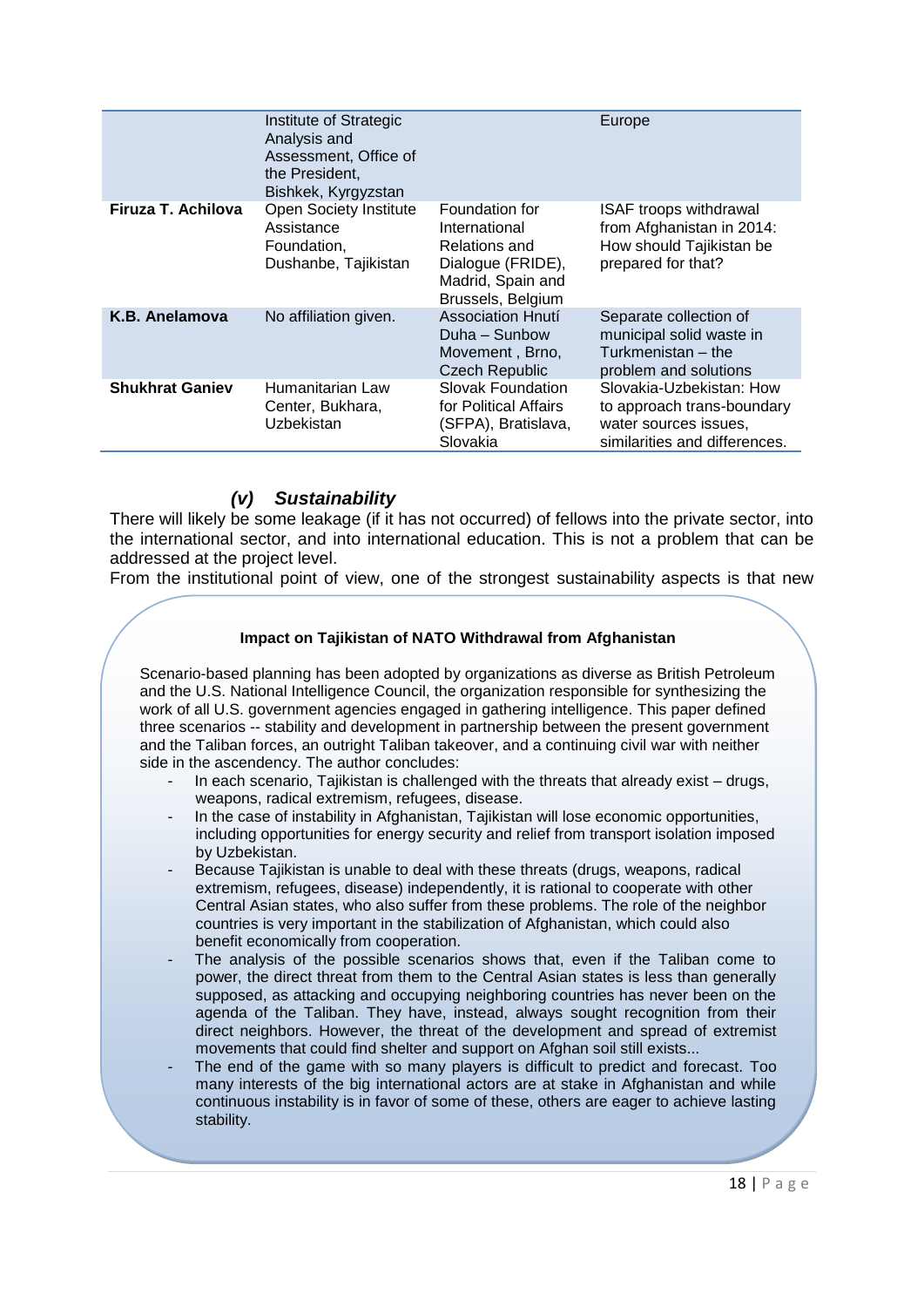think tanks have been integrated, informally if not yet formally via certification, into a longestablished existing think tank network.

Sustainability was enhanced by the final project event, the 29-31 May, 2012 Training of Future Trainers in Policy Making Skills (ToFTPMS) held on Lake Issyk-kul in Kyrgzstan and on 1 June, the Final Regional Networking Conference was held in Bishkek. The first promoted continuity of project results while the second, by putting project fellows in direct contact with policy makers, reinforced their standing and built confidence.

The project benefited from, a strong internet dissemination strategy that was gradually built up as it progressed. The Istanbul training workshop and first RNC were disseminated on a conference website (Policy-In-Istanbul). Following the Kyrgyzstan activities, the website, now renamed Opening Doors for Policy Making, was updated to contain all project-related material. Project material is still available on the PASOS website, and in the form of a YouTube video. Through PASOS web presence, participating think tanks were able to obtain visibility that would have been impossible in the absence of the project.

Some emerging factors will be a challenge to sustainability. It is entirely possible that, as in Russia and Ukraine, the future years will see increasing government intolerance of independent civil society. There is no sign that progress is being made against the fundamental dependence of civil society on foreign resources.

#### *(vi) UNDEF value added*

<span id="page-21-0"></span>When training in the formerly socialist block of countries is considered, the first thing that comes to mind is often a European Commission / Council of Europe Joint Programme, a modality which has delivered massive amounts of training in human rights, rule of law, democratization, and other fields. What did this project accomplish that a standard EC-CoE JP could not have delivered? For that matter, could not a bilateral agency have achieved similar results?

Fortunately, the answers are straightforward. First, the CoE does not work throughout the region. Among the countries participating here, Kazakhstan, Uzbekistan, Kyrgyzstan, Tajikistan, and Turkmenistan are not members. Therefore, UNDEF was able to bring wider coverage to bear.

Second, and perhaps more important, the CoE works much more closely with governments than CSOs. Strengthening civil society, while it is an emerging theme in Strasbourg, is not part of the CoE's traditional core mandate. It would be easy for the CoE to bring together government officials from multiple countries in a regional project, but very difficult indeed to bring together representatives of civil society (effectively bypassing government or at the very least compelling governments to participate with CSOs as equals).

More generally, the EC itself (which, after all, supports democracy projects not implemented by CoE and can cover all countries in the region) is also known for its tendency to work with governments rather than independent civil society. While thematic programs, such as the European Initiative for Democracy and Human Rights, are open to and eagerly pursued by civil society groups, the application process is notoriously complex and demanding. It can be stated with some confidence that the chances of any NGO benefitting from this project to secure EIDHR funding would be slim.

As to the role of bilateral agencies, there is no need to expand here on the point that increasingly, national aid agencies find themselves regarded by pro-government forces as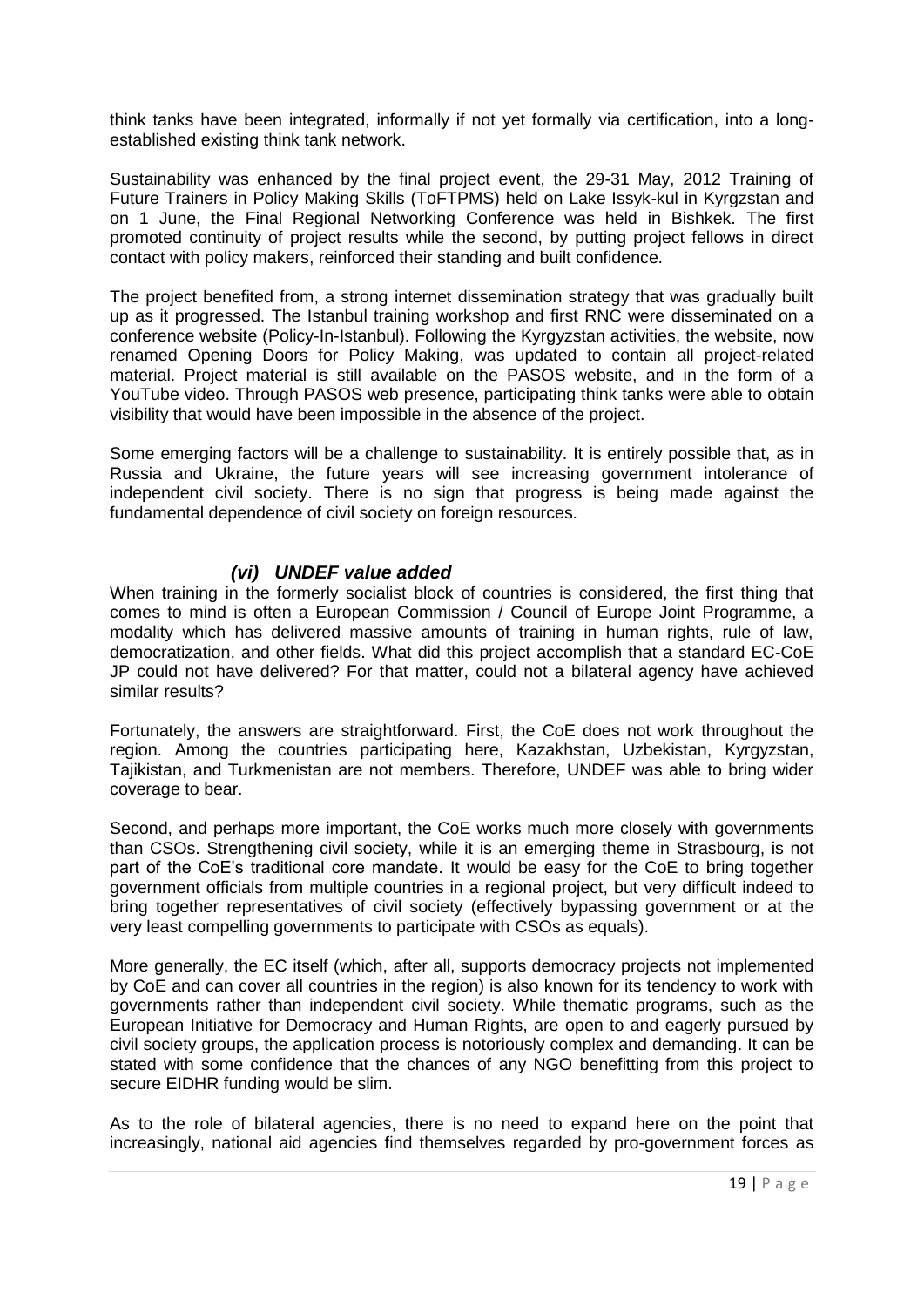unwelcome foreign meddlers. Moreover, in the current project, a bilateral funder would have found it very difficult to assemble an international portfolio of host institutions. It is interesting to consider the potential, in the future, for emerging bilateral agencies (the Latvians, the Poles, the Czechs, etc.) to cooperate bilaterally with institutions in target countries, but this would entirely sacrifice the regional aspect of this project.

All in all, it is difficult to see how the project would have taken place in the absence of UNDEF.

## <span id="page-22-0"></span>**V. Conclusions**

Based on the evaluation findings, the team concludes:

*(i) Given the difficult context in which it worked, the project was effective and had reasonable impact.* The project has to be judged against the difficult atmosphere for civil society and independent policy participation in decision making in the countries targeted. In some, Armenia, Azerbaijan, and Georgia, for example, the fault lines between pro- and anti-government civil society are stark, predictably limiting the space for non-politicised, independent policy analysis. In the "-stans," there is no tradition of free exchange of policy opinions and recommendations. PASOS is to be complimented for having successfully identified institutions with which to work and good people with whom to work, and having delivered significant capacity building under these circumstances. Progress has been made towards improving the quality of policy discussions in target countries.

*(ii) The success of the project was in large part due to its regional nature and the stature and experience of PASOS.* Presumably the project was global because the target countries belong to more than one UN region, but in practical terms, it was a regional project or, as described above, an inter-regional one when the European element is considered. A project targeting only one country would have had great difficulty in identifying enough high-quality participants from that country, and would have lost the regional sharing of experiences aspect, as well. It is also clear that PASOS' credibility and experiences in transition countries was a major factor in project success. Special credit should be given to the Project Manager, who clearly commanded respect among beneficiaries, as well as to the PASOS support staff, who handled the project's challenging logistical aspects. This is based on findings related to **relevance**, **effectiveness**, and **impact.**

*(iii)* The quality of the project was enhanced by **linking training to networking and linking training to an extended research project**. It is notorious that much training is wasted. In this case, needs assessment identified skills gaps and considerable care was used in screening applicants for fellowships. By combining training with networking events, the project ensured that beneficiaries were immediately drawn into an international network of persons dealing with the same class of problems. The policy research papers produced by fellows gave the training an "on the job" aspect and guaranteed that at least one significant output would be produced as a result of the training. This is based on findings related to **effectiveness** and **impact**.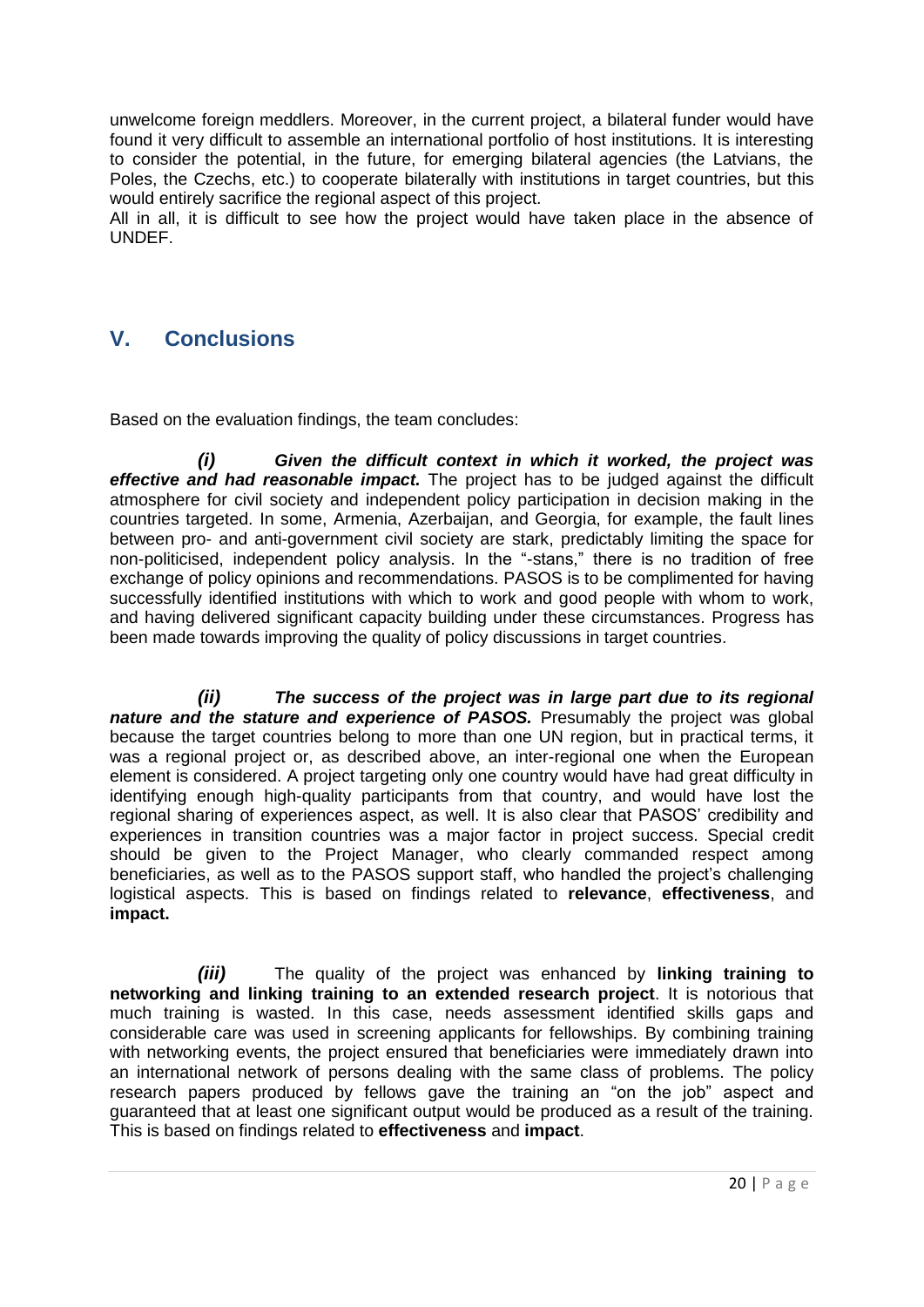*(iv)* The quality of policy papers was varied and demonstrated **the stillstrong hold of Soviet-style thinking**, with its emphasis on engineering and legal solutions to problems that are inherently social and political. There is no simple answer, except time and the formation of a new generation of analysis, for this problem. The project made some contribution to improving the quality of policy analysis, but the challenge is enormous. The varied quality in part reflected good selection of beneficiaries, namely, those in need of capacity building. This is based on the finding related to **impact**.

*(v)* **The Achilles' heel of the project is the uncertain political future for NGOs in the region and continuing NGO dependence on foreign finance.** The prospects for successful democratic transition in the target countries is more challenging than it ever was in the now-European former Soviet states and Eastern Europe. Much of this is due to the centralized control of natural resource wealth (or, in non-resource intensive countries such as Armenia and Georgia, centralized control of essential business interests such as telecommunications). Not only does this discourage open dialogue, but it leads to polarization among CSOs and, resulting from that, politicization of policy research. The lack of domestic financial support will make independent NGOs vulnerable to nationalist criticisms. While it has formed capacity, strengthened institutions, and introduced CSOs into an international network, it is difficult to imagine any of the target NGOs successfully mobilizing substantial international support. This is based on the finding related to **sustainability**.

<span id="page-23-0"></span>*(vi)* There was **no evidence that the project sought to build bridges with academia or the international private sector**. Academia in the target countries is somewhat paradoxical. Often, there are researchers with very high levels of competence, especially in engineering and the natural sciences, but virtually no skill to define a policy problem, mobilize data and methodology to analyze it, and derive and present policy-relevant conclusions. University researchers represent an untapped source of expertise in the target countries, yet this project appears to have done little to improve this situation. Similarly, there was no evident engagement with international firms. Especially in the natural resource sector in many of the target countries, these may represent a potential force for good. While they are naturally concerned about their economic interests and cannot be expected to aggressively antagonise ruling forces, they have a corporate social responsibility to engage with civil society and often have a need for independent analysis of the social impacts of their activities. Independent think tanks can serve this function and, most important, diversify their funding as a result. This is based on findings related to **impact** and **sustainability**.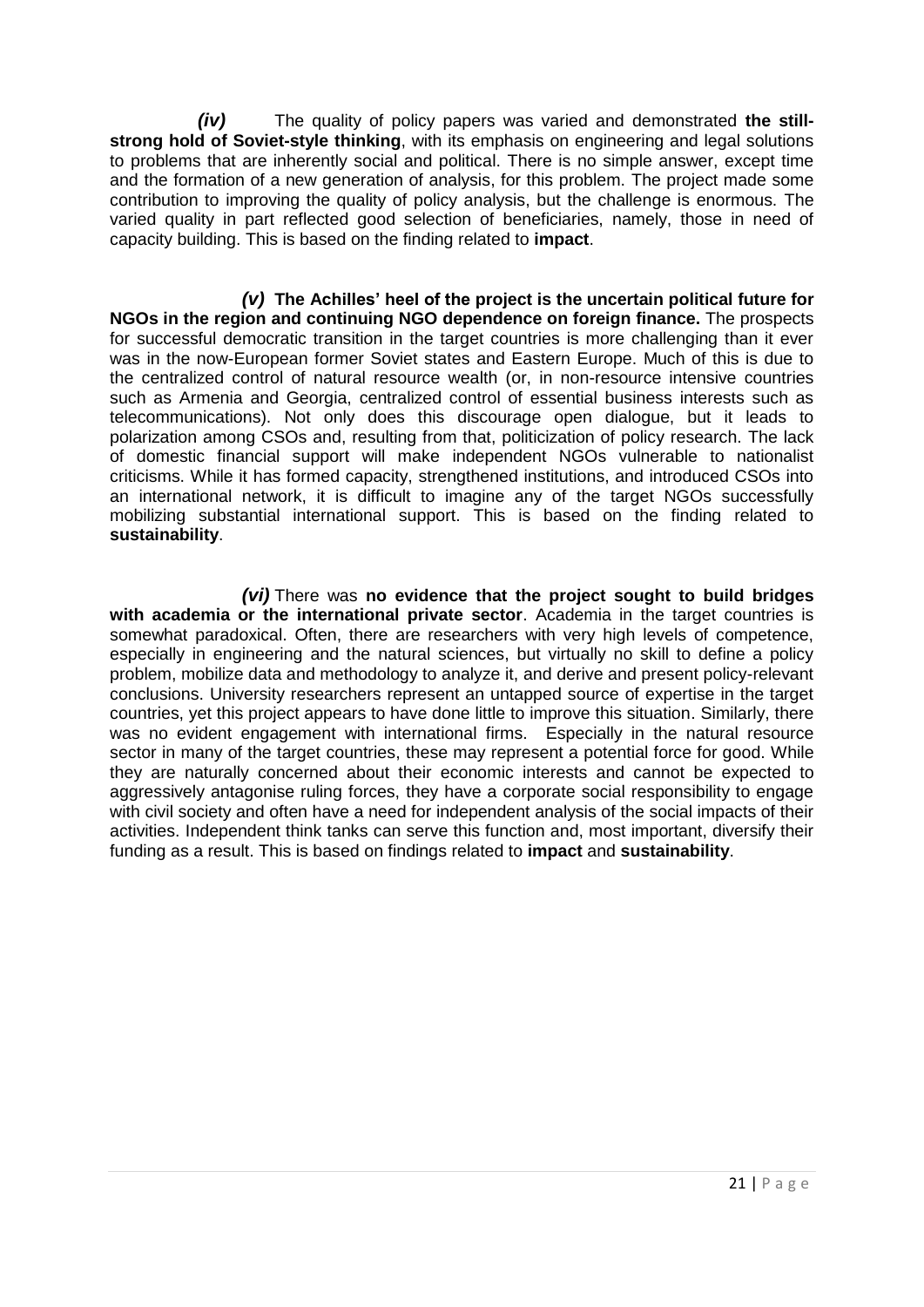## **VI. Recommendations**

To strengthen similar projects in the future, the team recommends:

 *PASOS should continue to exploit its comparative advantage in*  countries in political transition while considering global diversification. PASOS has already provided some training in the Arab world and, despite setbacks, support for democratic transition in this part of the world is by no means at an end. Continued efforts in the South Caucasus and Central Asia can also be foreseen. This follows from Conclusions (i) and (ii).

 There is clearly **need for continuing engagement of PASOS with think tanks in South Caucasus and Central Asia**. The quality of papers produced, as reported, was variable and there remains a clear quality gap between think-tank analysis emerging from the target countries and that in European think tanks. PASOS could consider similar projects which built on its technical expertise and access to expertise by focusing on one aspect of democratic development, say migration policy or anti-corruption. While it would find itself in competition against specialised institutes, its reputation and efficient cost structure would make it an attractive implementing agency, especially for EC-financed projects. If it has not already done so, PASOS should activity cultivate ties with "emerging" bilateral aid agencies in the Baltics and Eastern Europe. This follows from Conclusion (i) and (ii)..

 Based on the success of its research residencies, PASOS could consider organizing a **policy analyst in residence program** in which a policy analyst from a country with relatively weak think-tank capacity could spend nine months or a year working in a network member NGO on a project, with funds allocated for regular travel back to home base t gather needed evidence and meet with stakeholders. This is based on Conclusions (iii) and (iv).

 PASOS should actively pursue **links with academia and the private**  sector in all the countries where it works, but especially those in countries where independent civil society faces the most serious barriers. This is based on Conclusions (vi).

 **There are some obvious opportunities for innovative future work.** A project component that was notably successful was bringing together think tank representatives and administration officials in a simulation exercise where each took on the role of the other. A range of similar innovative workshop structures are possible. In one, a joint team of administration officials and think tank representatives from Country A (say, Kazakhstan) could be asked to produce a written analysis of a specific policy problem (say, policies to deal with population ageing) in Country B (say, Kyrgyzstan) while a similar team from Country B commented on the same policy problem in Country A. Serious pre-workshop preparation of materials combined with intensive interaction, discussion, and revision of first drafts at the workshop would make for a highly stimulating and positive experience for all. Another idea would be to do joint training for administration officials and CSOs in an attempt to build bridges-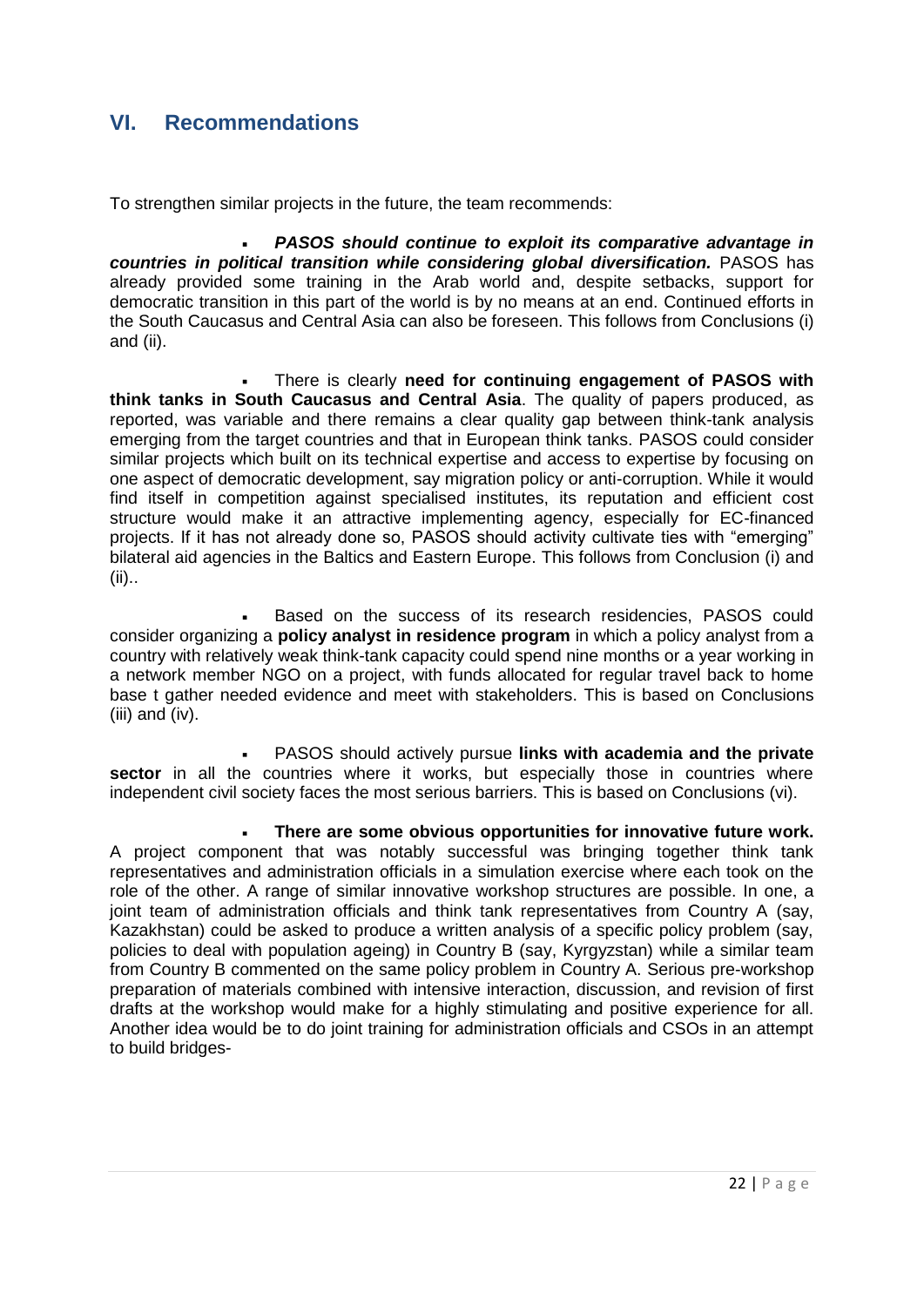## <span id="page-25-0"></span>**VII. ANNEXES**

# <span id="page-25-1"></span>**Annex 1: Evaluation questions:**

| <b>DAC</b><br>criterion     | <b>Evaluation Question</b>                                                                                                                                                                                           | <b>Related sub-questions</b>                                                                                                                                                                                                                                                                                                                                                                                                                                                                                                                                                    |
|-----------------------------|----------------------------------------------------------------------------------------------------------------------------------------------------------------------------------------------------------------------|---------------------------------------------------------------------------------------------------------------------------------------------------------------------------------------------------------------------------------------------------------------------------------------------------------------------------------------------------------------------------------------------------------------------------------------------------------------------------------------------------------------------------------------------------------------------------------|
| Relevance                   | To what extent was the<br>project, as designed and<br>implemented, suited to<br>context and needs at the<br>beneficiary, local, and<br>national levels?                                                              | Were the objectives of the project in line with the needs and<br>$\blacksquare$<br>priorities for democratic development, given the context?<br>Should another project strategy have been preferred rather<br>$\blacksquare$<br>than the one implemented to better reflect those needs,<br>priorities, and context? Why?<br>Were risks appropriately identified by the projects? How<br>$\blacksquare$<br>appropriate are/were the strategies developed to deal with<br>identified risks? Was the project overly risk-averse?                                                   |
| <b>Effectiveness</b>        | To what extent was the<br>project, as implemented,<br>able to achieve<br>objectives and goals?                                                                                                                       | To what extent have the project's objectives been reached?<br>$\blacksquare$<br>To what extent was the project implemented as envisaged<br>$\blacksquare$<br>by the project document? If not, why not?<br>Were the project activities adequate to make progress<br>$\blacksquare$<br>towards the project objectives?<br>What has the project achieved? Where it failed to meet the<br>$\blacksquare$<br>outputs identified in the project document, why was this?                                                                                                               |
| Efficiency                  | To what extent was<br>there a reasonable<br>relationship between<br>resources expended<br>and project impacts?                                                                                                       | Was there a reasonable relationship between project inputs<br>$\blacksquare$<br>and project outputs?<br>Did institutional arrangements promote cost-effectiveness<br>$\blacksquare$<br>and accountability?<br>Was the budget designed, and then implemented, in a way<br>$\blacksquare$<br>that enabled the project to meet its objectives?                                                                                                                                                                                                                                     |
| Impact                      | To what extent has the<br>project put in place<br>processes and<br>procedures supporting<br>the role of civil society in<br>contributing to<br>democratization, or to<br>direct promotion of<br>democracy?           | To what extent has/have the realization of the project<br>$\blacksquare$<br>objective(s) and project outcomes had an impact on the<br>specific problem the project aimed to address?<br>Have the targeted beneficiaries experienced tangible<br>$\blacksquare$<br>impacts? Which were positive; which were negative?<br>To what extent has the project caused changes and effects,<br>$\blacksquare$<br>positive and negative, foreseen and unforeseen,<br>on<br>democratization?<br>Is the project likely to have a catalytic effect? How? Why?<br>$\blacksquare$<br>Examples? |
| Sustainability              | To what extent has the<br>project, as designed and<br>implemented, created<br>what is likely to be a<br>continuing impetus<br>towards democratic<br>development?                                                     | To what extent has the project established processes and<br>$\blacksquare$<br>systems that are likely to support continued impact?<br>Are the involved parties willing and able to continue the<br>$\blacksquare$<br>project activities on their own (where applicable)?                                                                                                                                                                                                                                                                                                        |
| <b>UNDEF</b><br>value added | To what extent was<br>UNDEF able to take<br>advantage of its unique<br>position and<br>comparative advantage<br>to achieve results that<br>could not have been<br>achieved had support<br>come from other<br>donors? | What was UNDEF able to accomplish, through the project<br>$\blacksquare$<br>that could not as well have been achieved by alternative<br>projects, other donors, or other stakeholders (Government,<br>NGOs, etc).<br>Did project design and implementing modalities exploit<br>$\blacksquare$<br>UNDEF's comparative advantage in the form of an explicit<br>mandate to focus on democratization issues?                                                                                                                                                                        |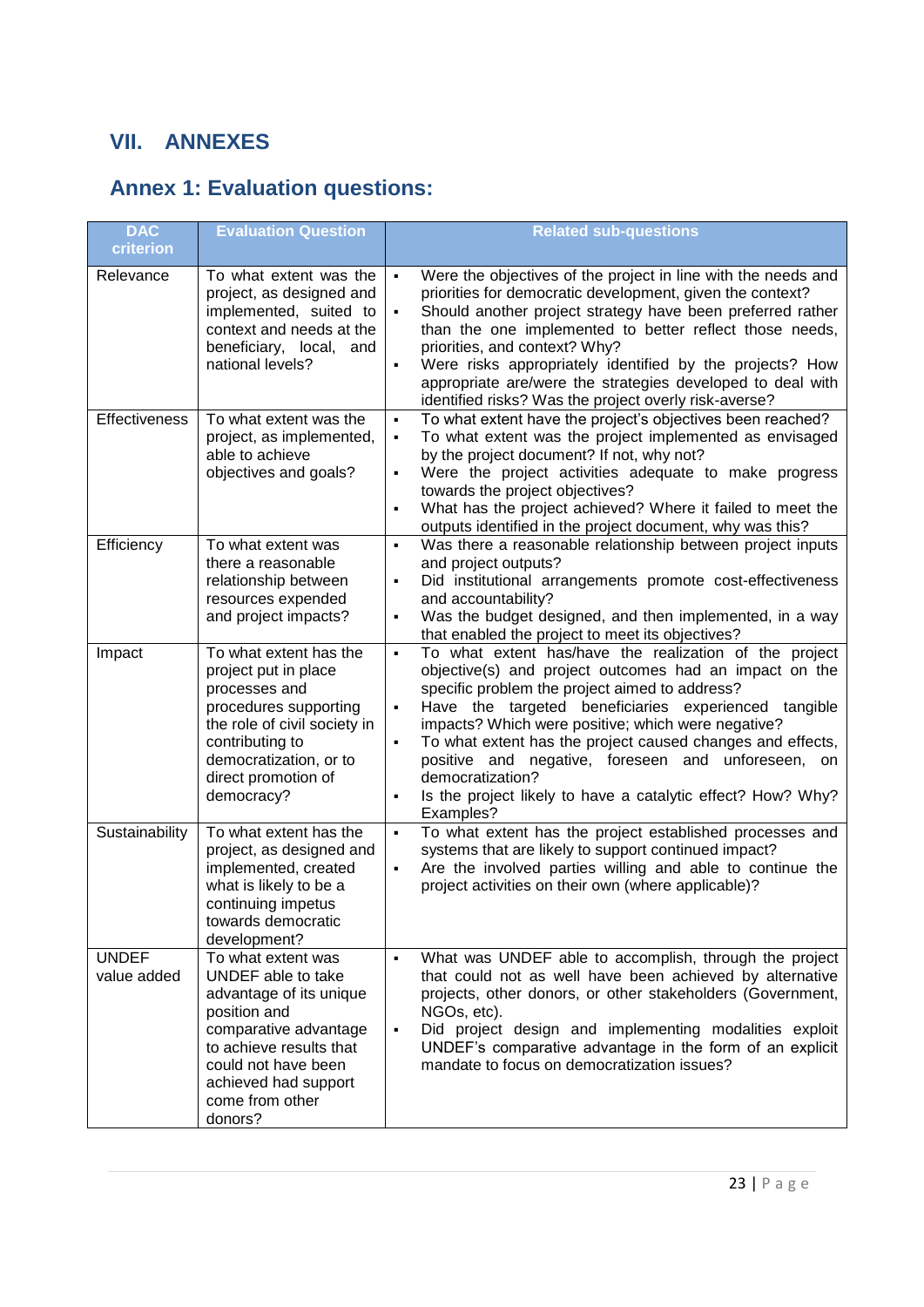## <span id="page-26-0"></span>**Annex 2: Documents Reviewed**

Project documentation: Project Document, July 2010 Final narrative report, August 2012

<span id="page-26-1"></span>Project policy papers: Opening the doors of policy making in Central Asia and South Caucasus, ed. Petr Pajas. Prague: PASOS (ISBN 978-80-905195-5-5 (see table above for paper authors and titles)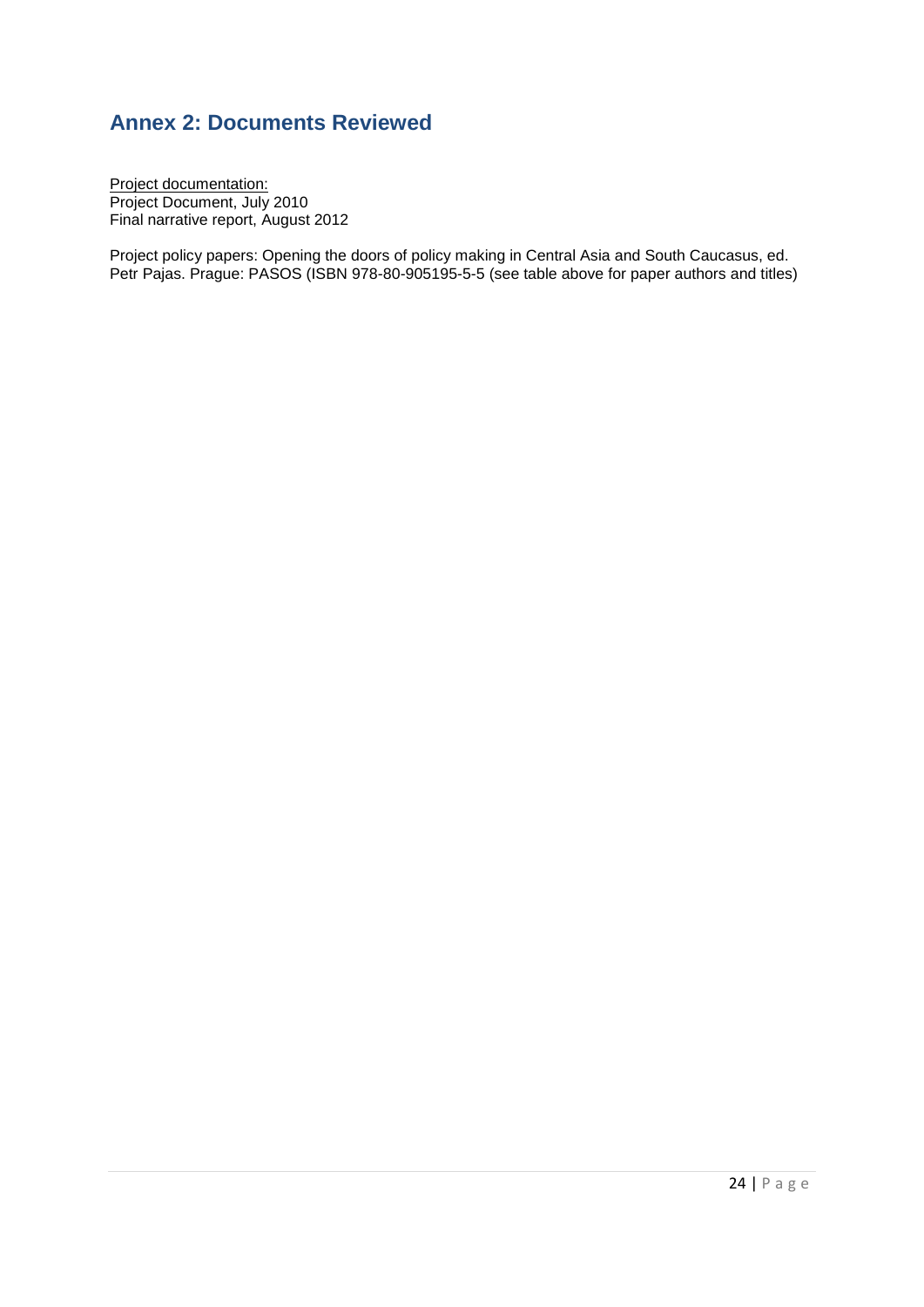## **Annex 3: Persons Interviewed**

<span id="page-27-0"></span>

| <b>Name</b>                 | <b>Organisation</b>                                   |
|-----------------------------|-------------------------------------------------------|
| Linda Austere               | Center for Public Policy PROVIDUS, Latvia             |
| Alfredo Azula               | <b>PASOS</b>                                          |
| Gubad Bayramov              | Economic Research Center, Azerbaijan                  |
| Vugar Bayramov              | Center for Economic and Social Development, Aerbaijan |
| Astghik Injeyan             | International Center for Human Development, Armenia   |
| <b>Piotr Kazmierliewicz</b> | Institute of Public Affairs, Poland                   |
| Jeff Lovitt                 | <b>PASOS</b>                                          |
| Kristina Mänd               | PRAXIS Center for Policy Studies, Estonia             |
| Petr Pajas                  | <b>PASOS</b>                                          |
| <b>Roland Rich</b>          | <b>UNDEF</b>                                          |
| Armen Vardanyan             | Social Policy and Development Centre, Armenia         |
|                             |                                                       |